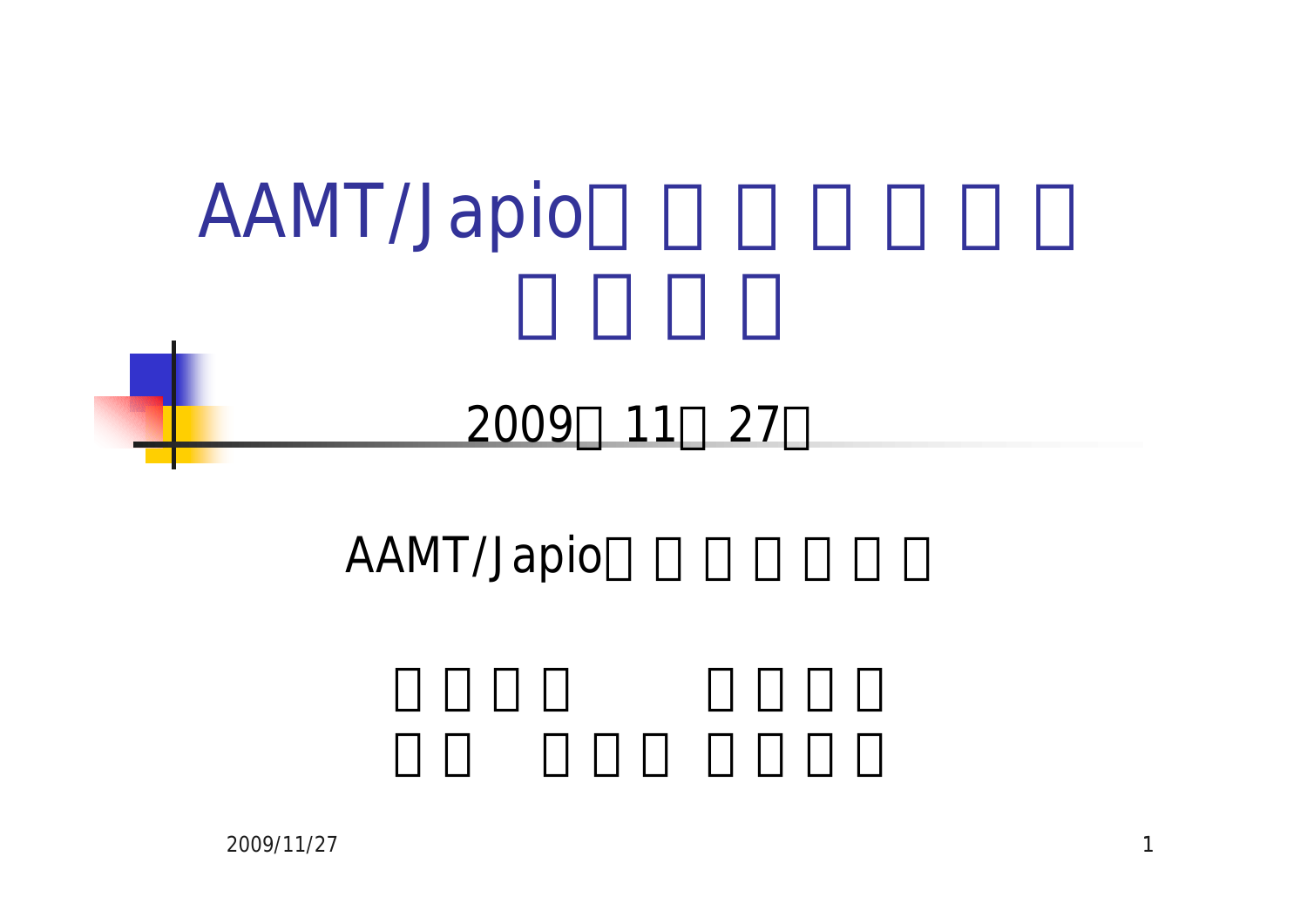

2009/11/27 2

 $\left\vert \begin{array}{c} 0 \\ 0 \end{array} \right\vert$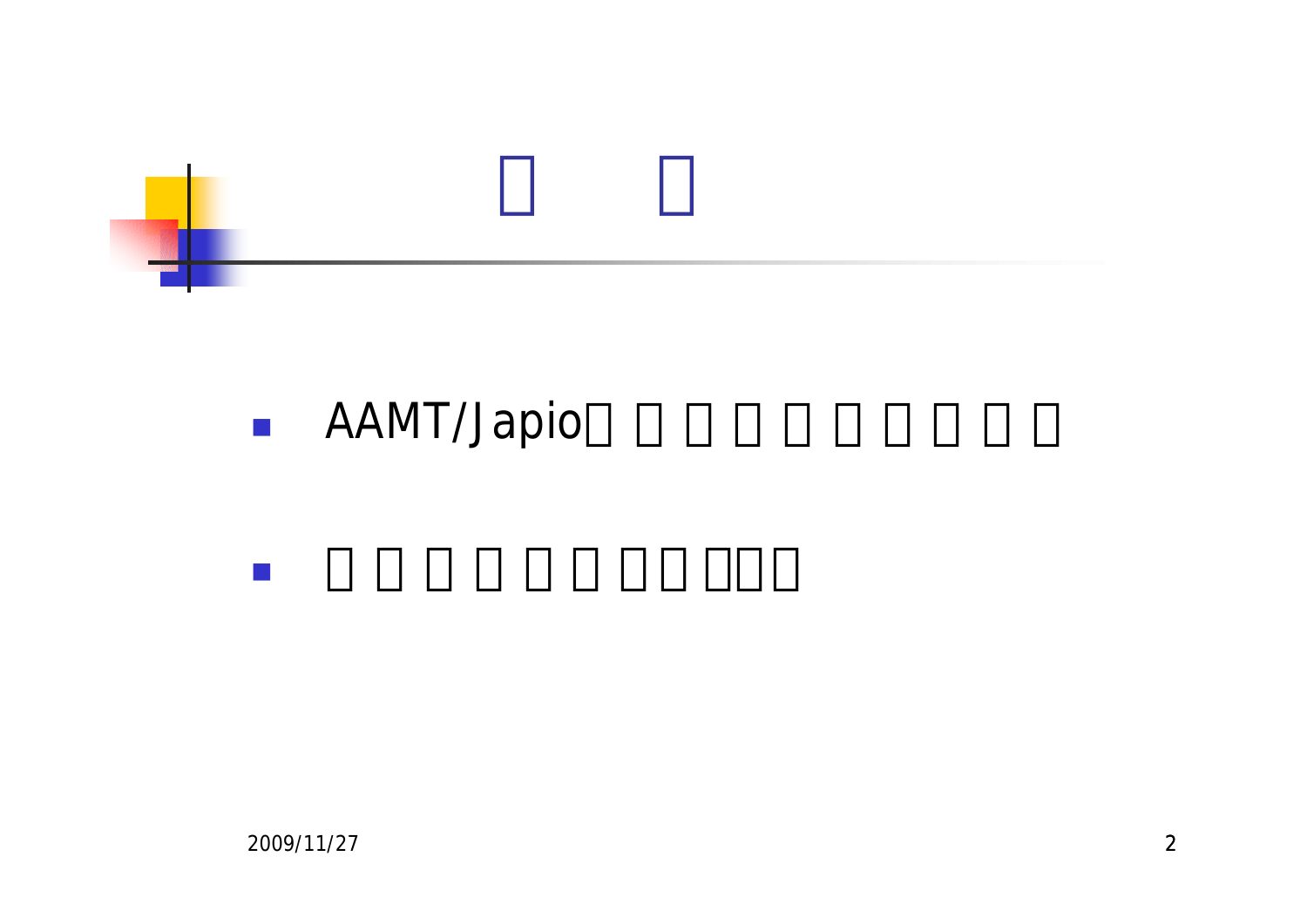$\mathcal{L}_{\mathcal{A}}$ 

### AAMT : Japio :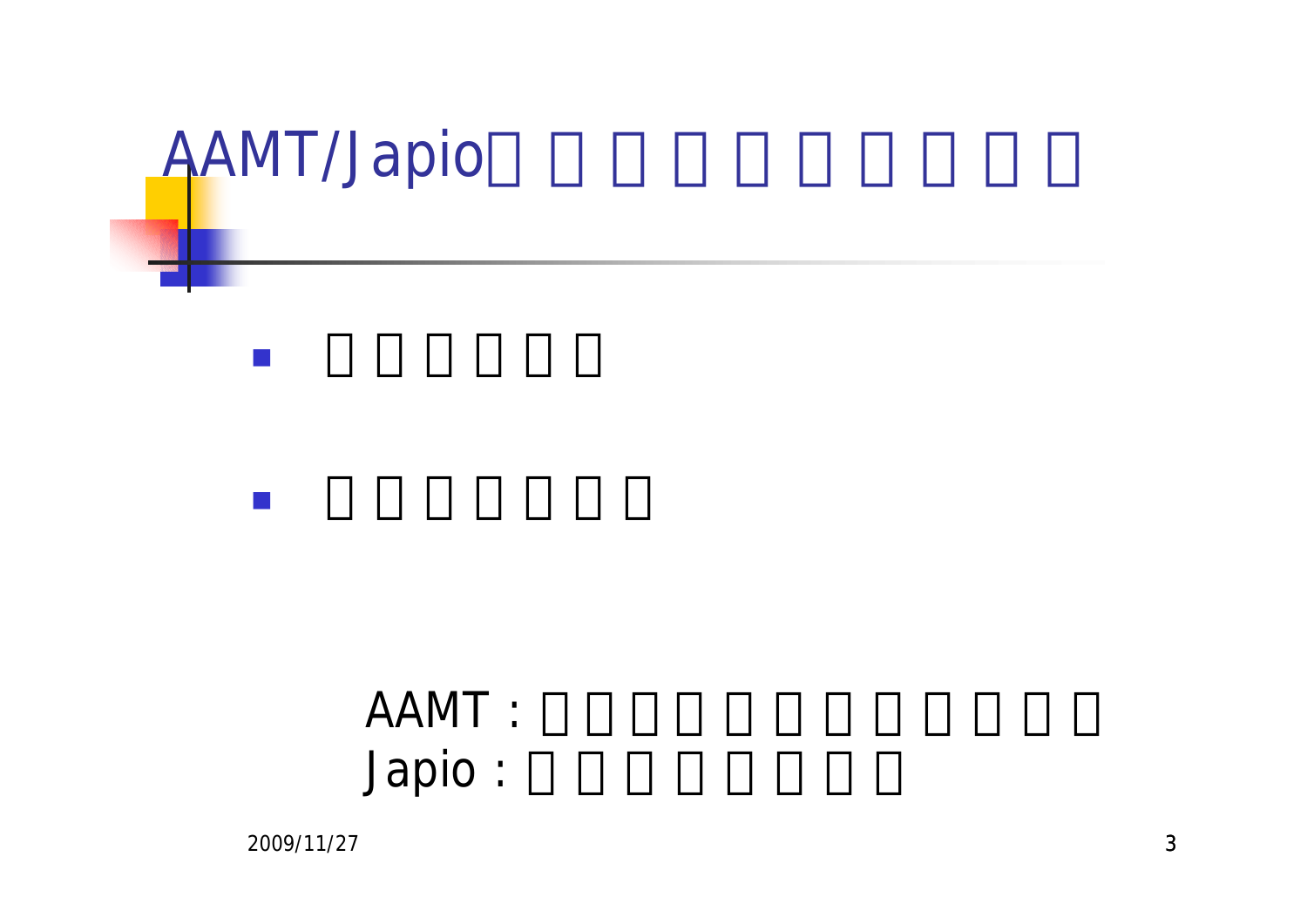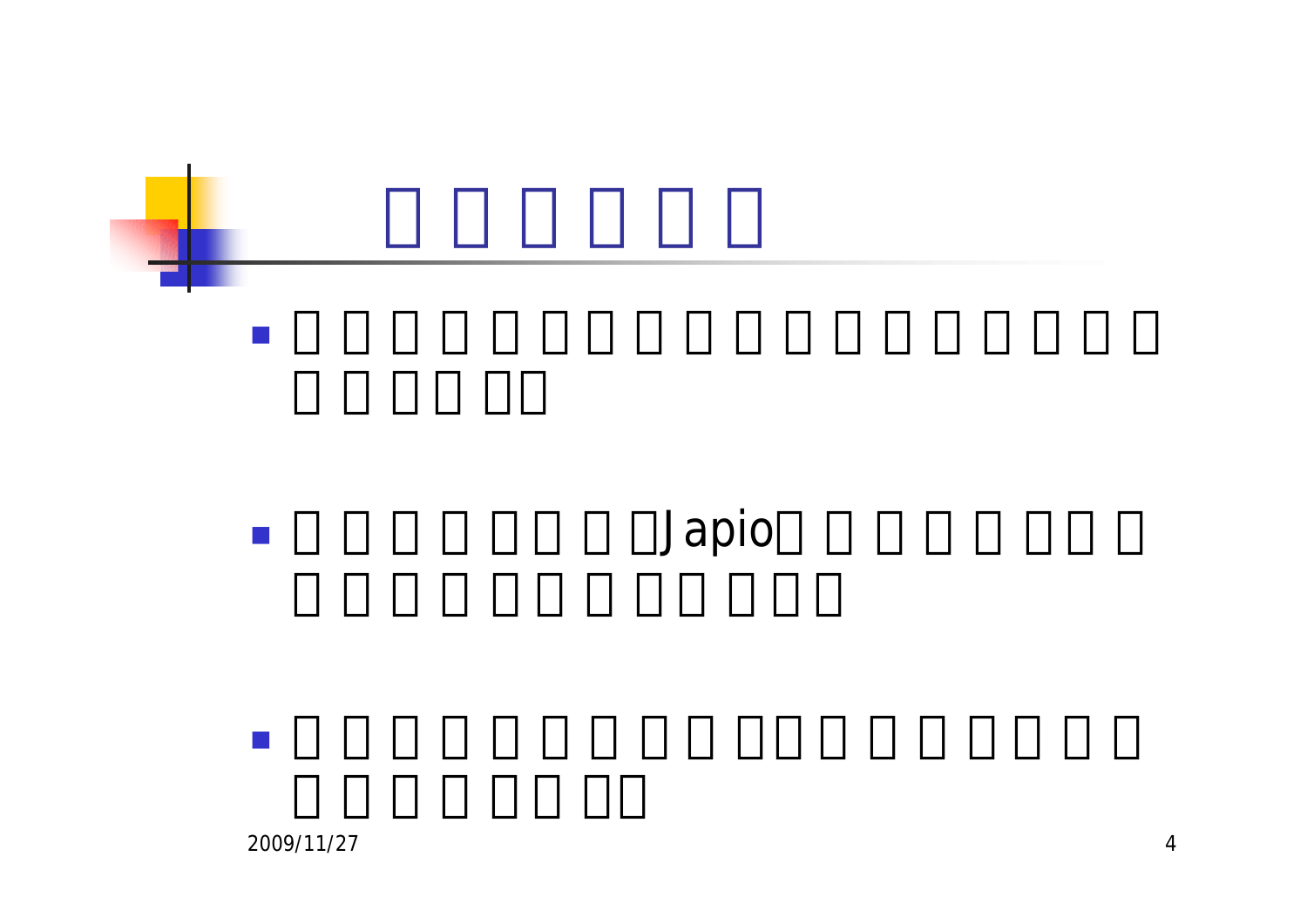

(J apio) (J apio) (J apio) **Japio Japio Japio Japio Japio** 

**NICT**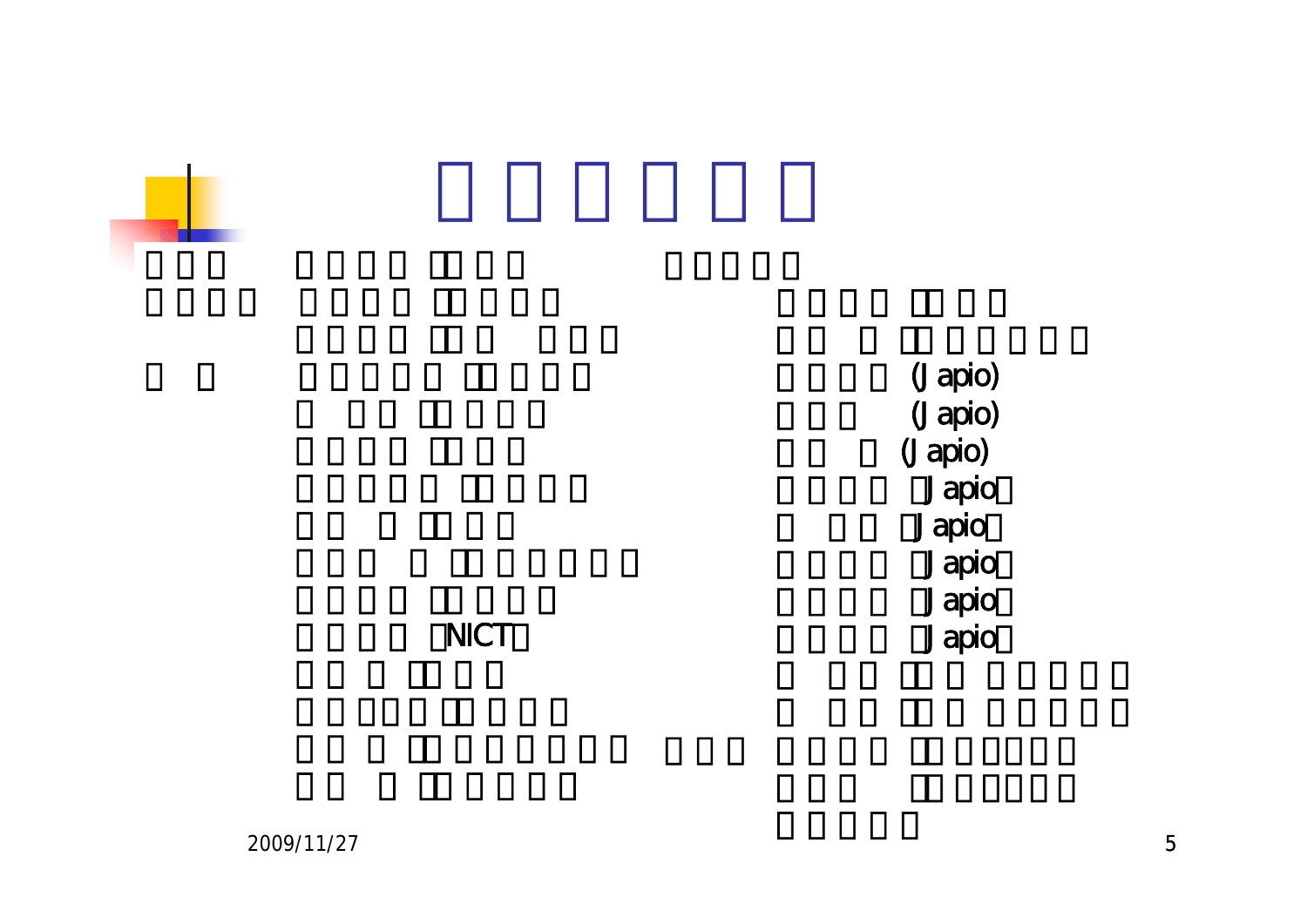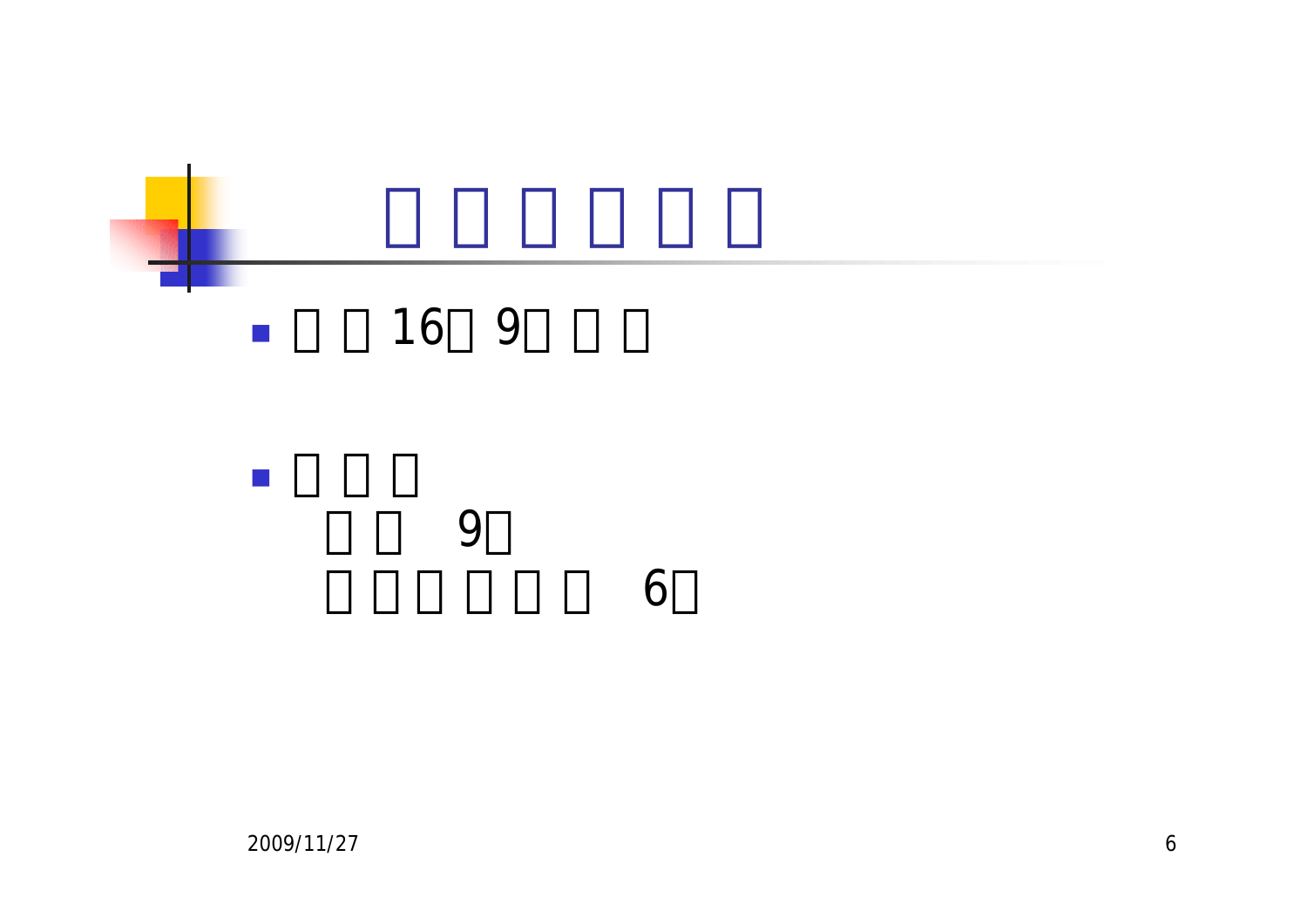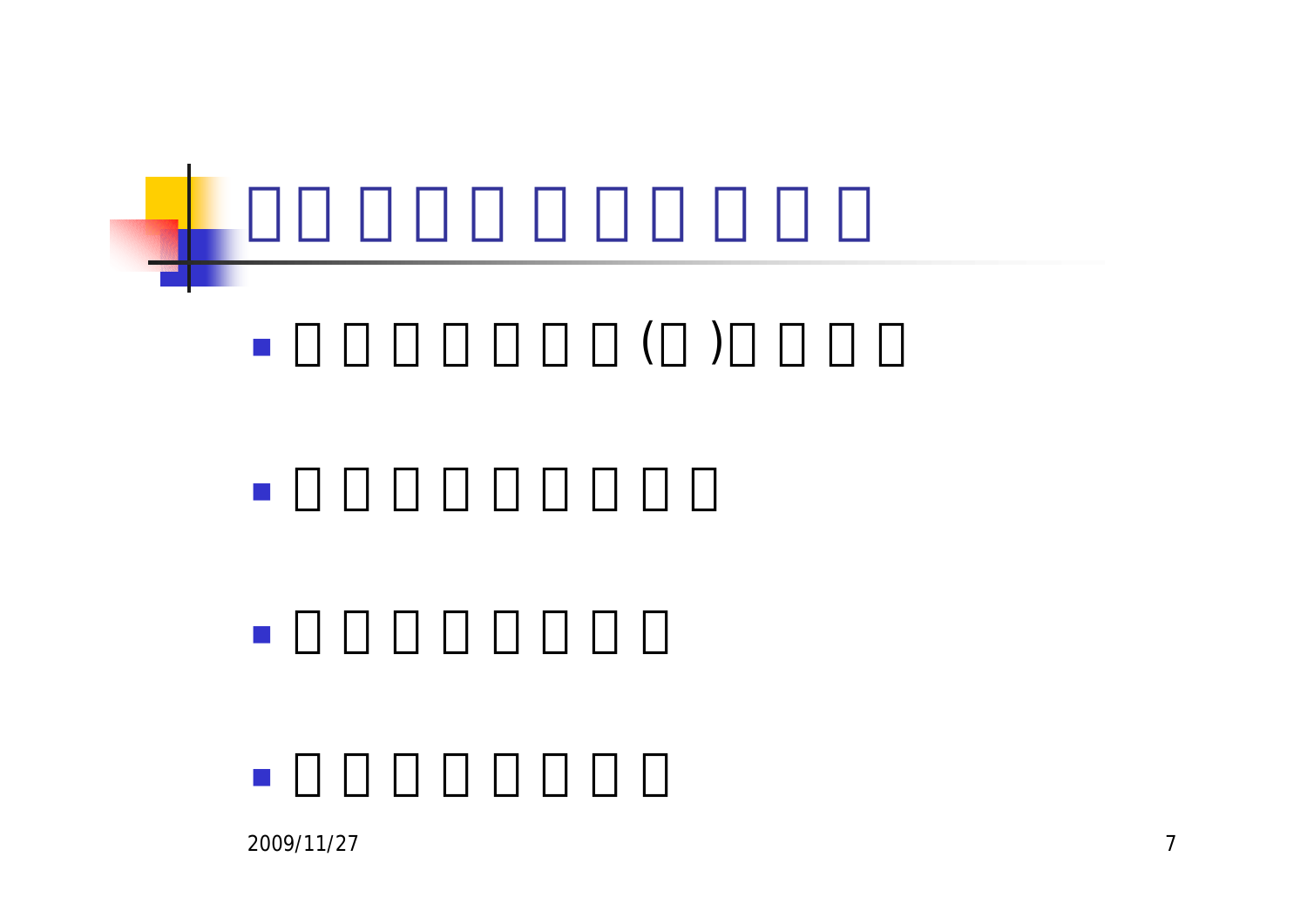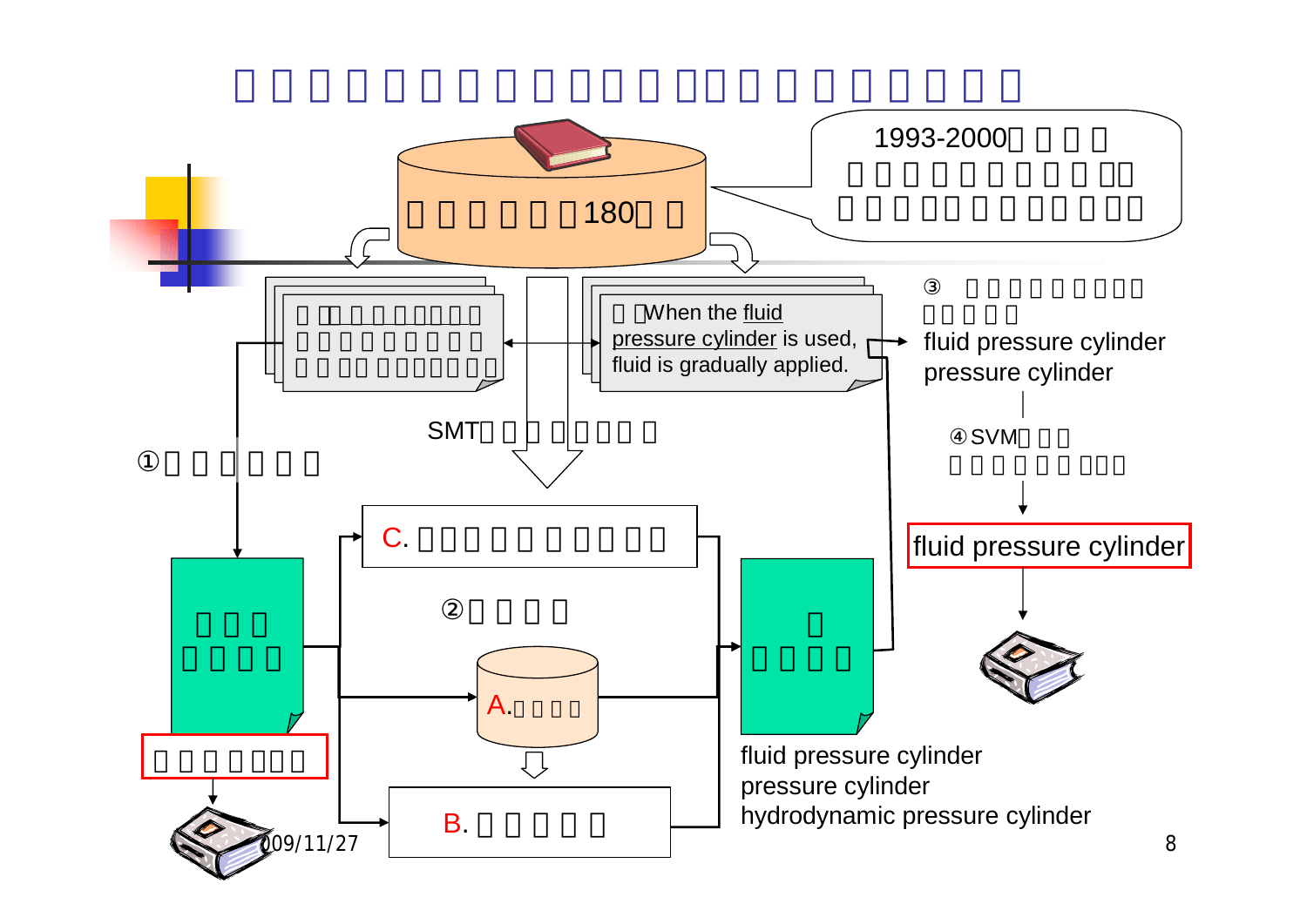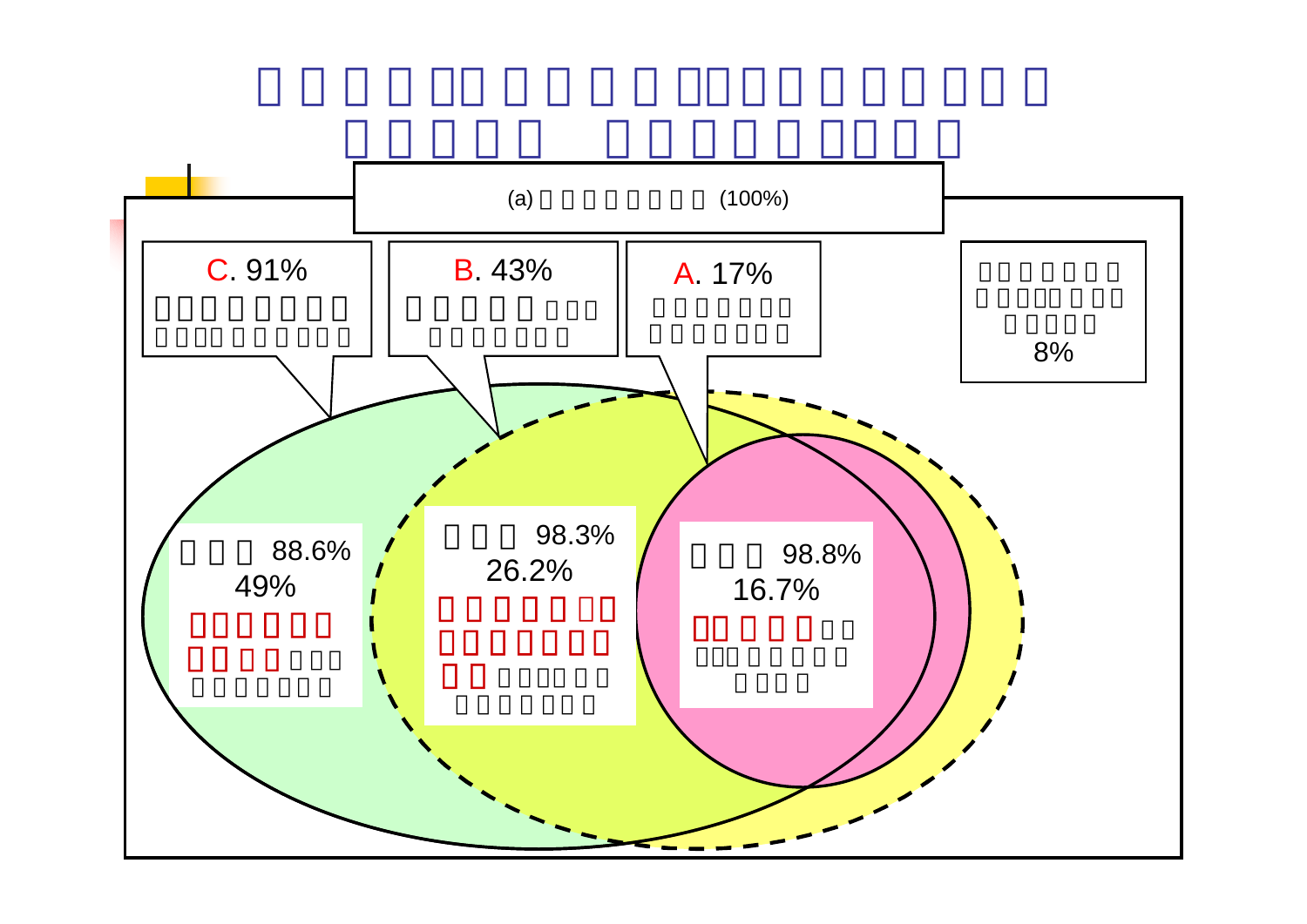

IST-ITG : Imposing Source Tree on Inversion Transduction Grammar  $_{10}$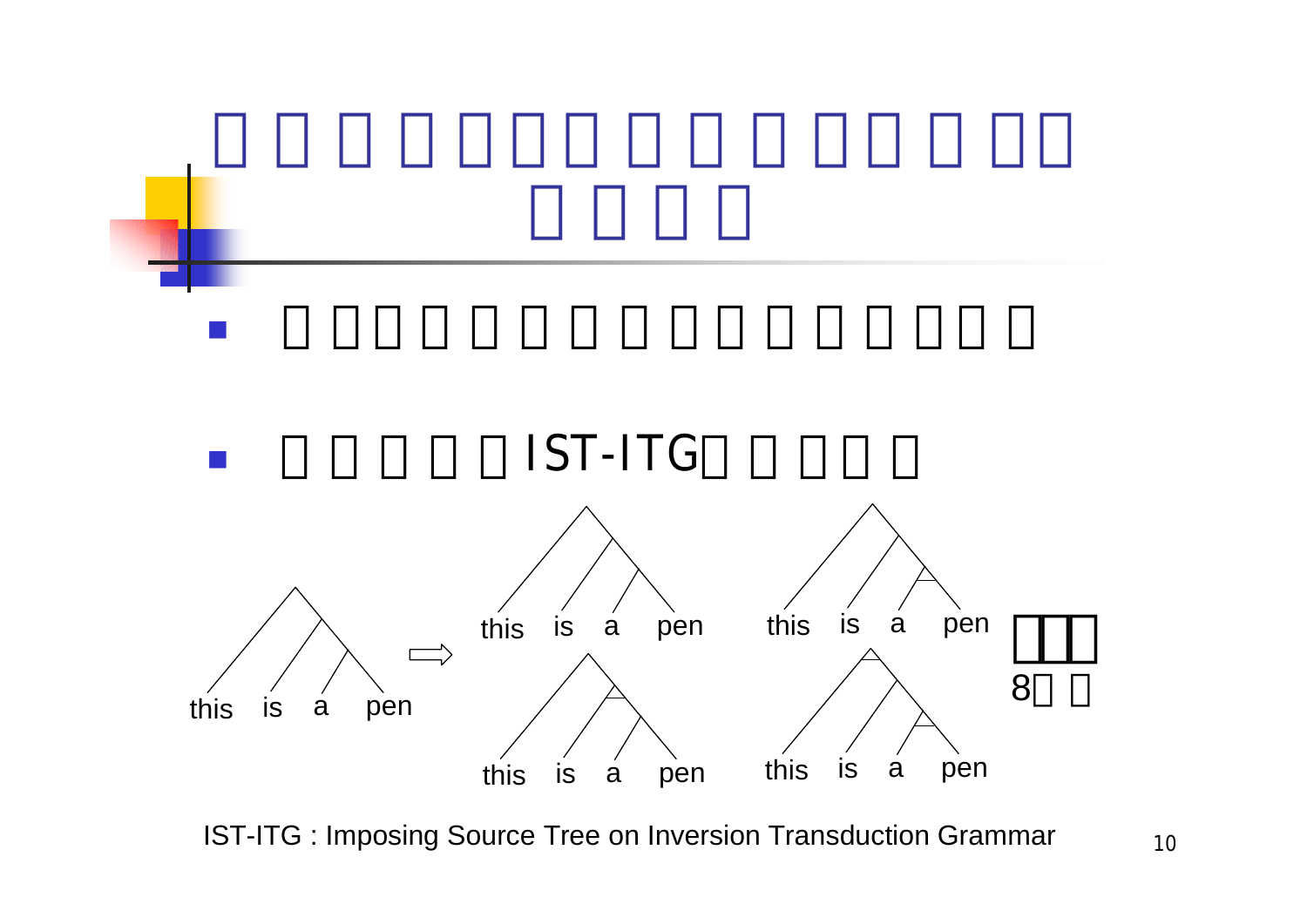|                   | <b>BLEU</b> | <b>NIST</b> | <b>WER</b>  | <b>PER</b> |
|-------------------|-------------|-------------|-------------|------------|
| Monotone          | 24.91       | 6.95        | 79.97       | 4202       |
| No constraint     | 2683        | 7.19        | 81.10       | 39.52      |
| <b>IBM</b>        | 2835        | 7.29        | 7835        | 39.25      |
| <b>ITG</b>        | 27.59       | 7.26        | 80.29       | 39.15      |
| <b>IBMHTG</b>     | 2850        | 7.30        | <b>7801</b> | 39.29      |
| <b>IBM+LR</b>     | 31.17       | 7.50        | 7630        | 3861       |
| <b>IST</b>        | 30.26       | 7.41        | 74.90       | 3893       |
| <b>IBMHST</b>     | 3007        | 7.41        | 7338        | 39.05      |
| <b>IBM+LR+IST</b> | 3220        | 7.61        | 71.18       | 3815       |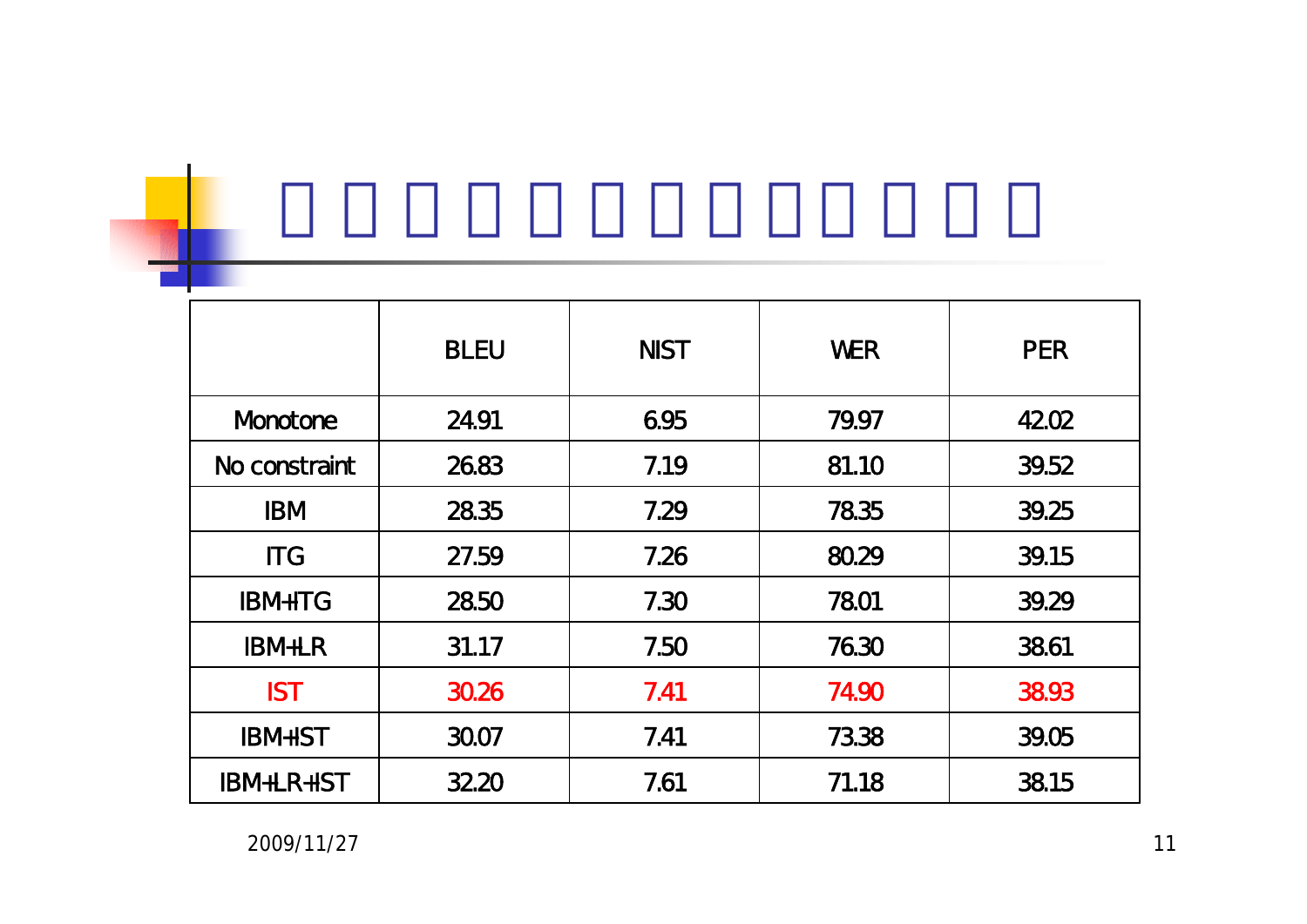## 2009/11/27Spearman's rank correlation 12 Adequacy Fluency BLEU, NIST, IMPACT, NMG\_WN, WN, ROUGE-L, METEOR, WER Pearson's correlation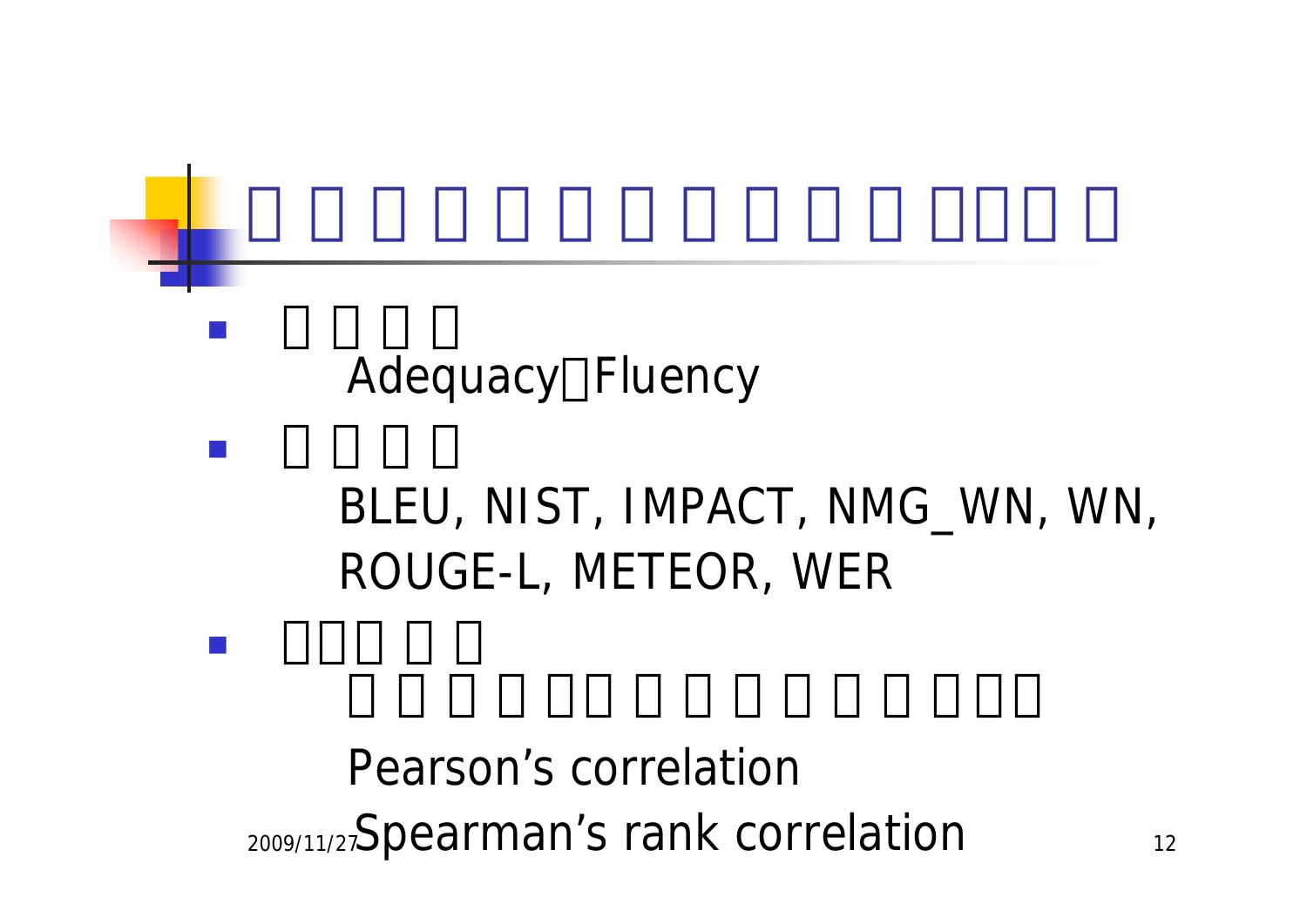1



Correlation coefficients to adequacy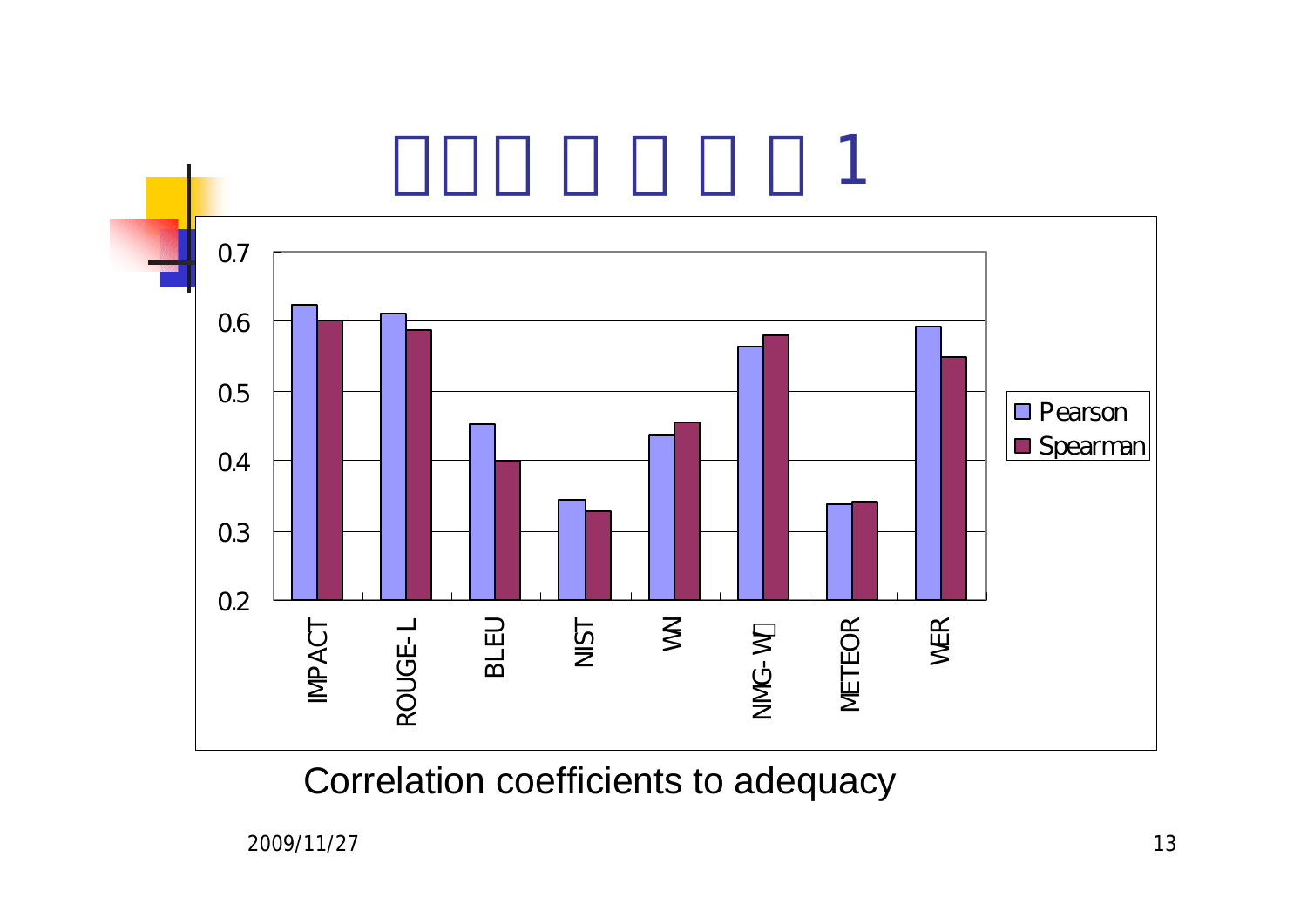### 2



Correlation coefficients to fluency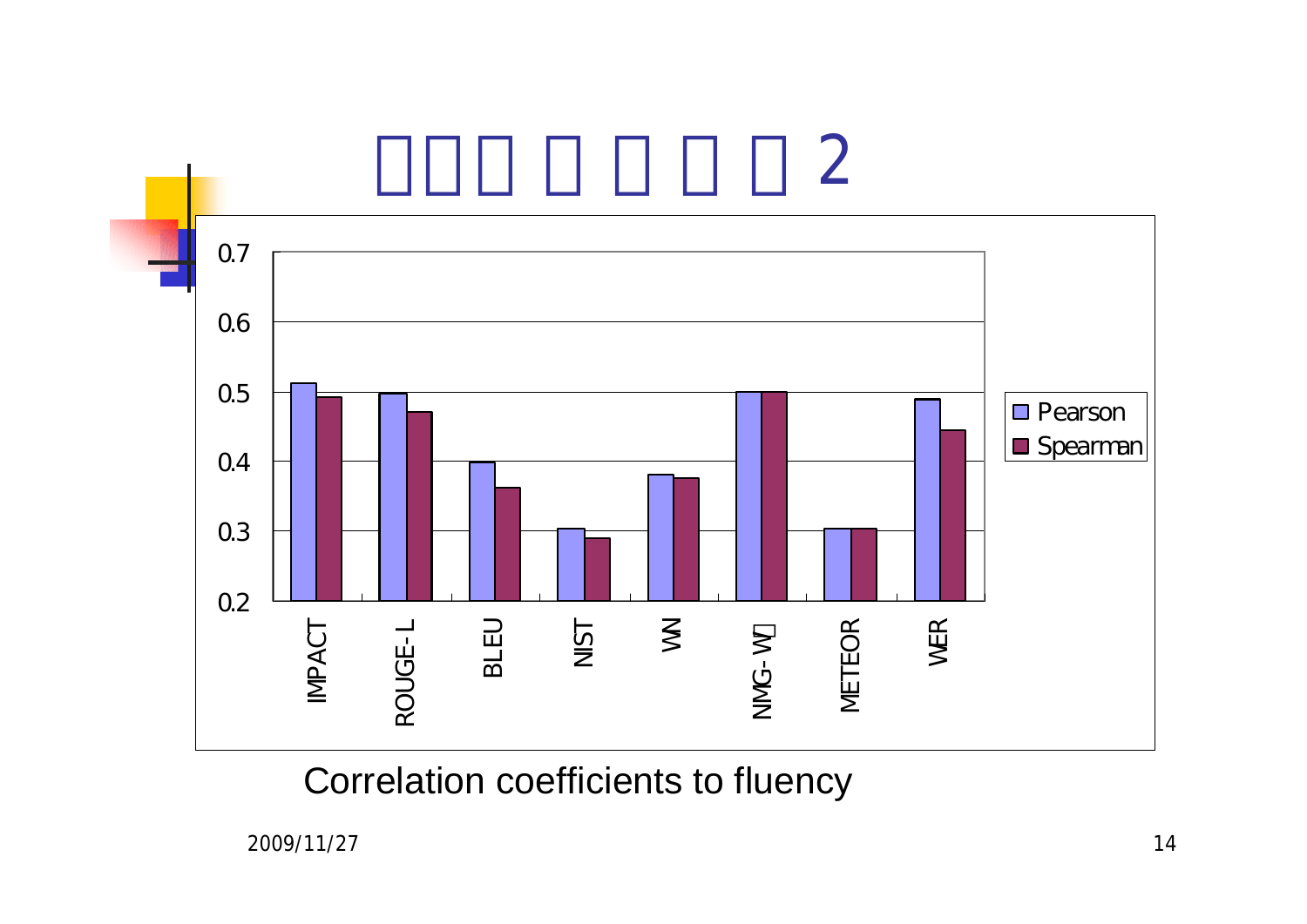$\begin{pmatrix} 1 & 1 \\ 1 & 1 \end{pmatrix}$ 

2009/11/27 15

 $\mathcal{L}_{\mathcal{A}}$ 

 $\mathcal{L}_{\text{max}}$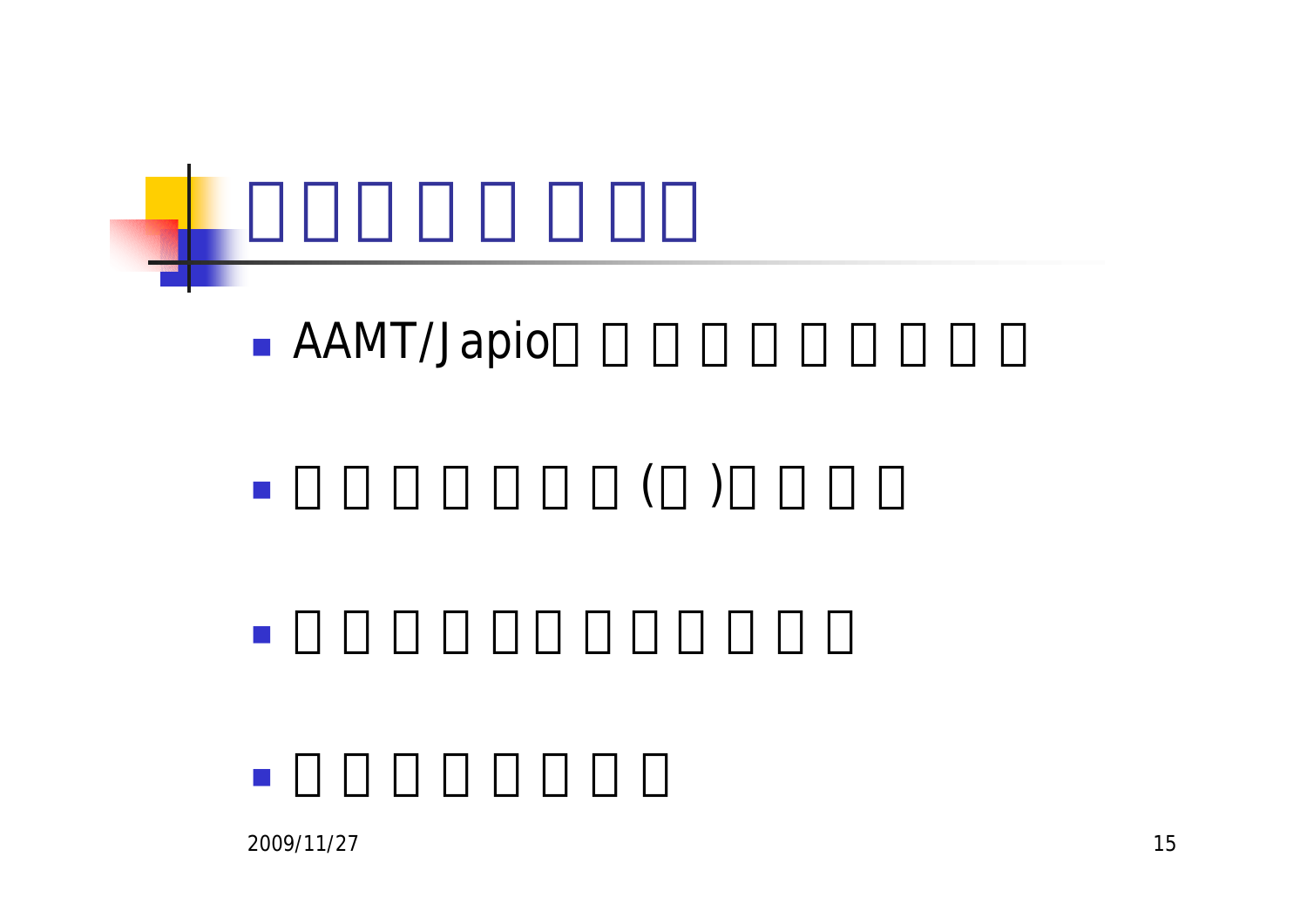## (Workshop on Patent Translation)

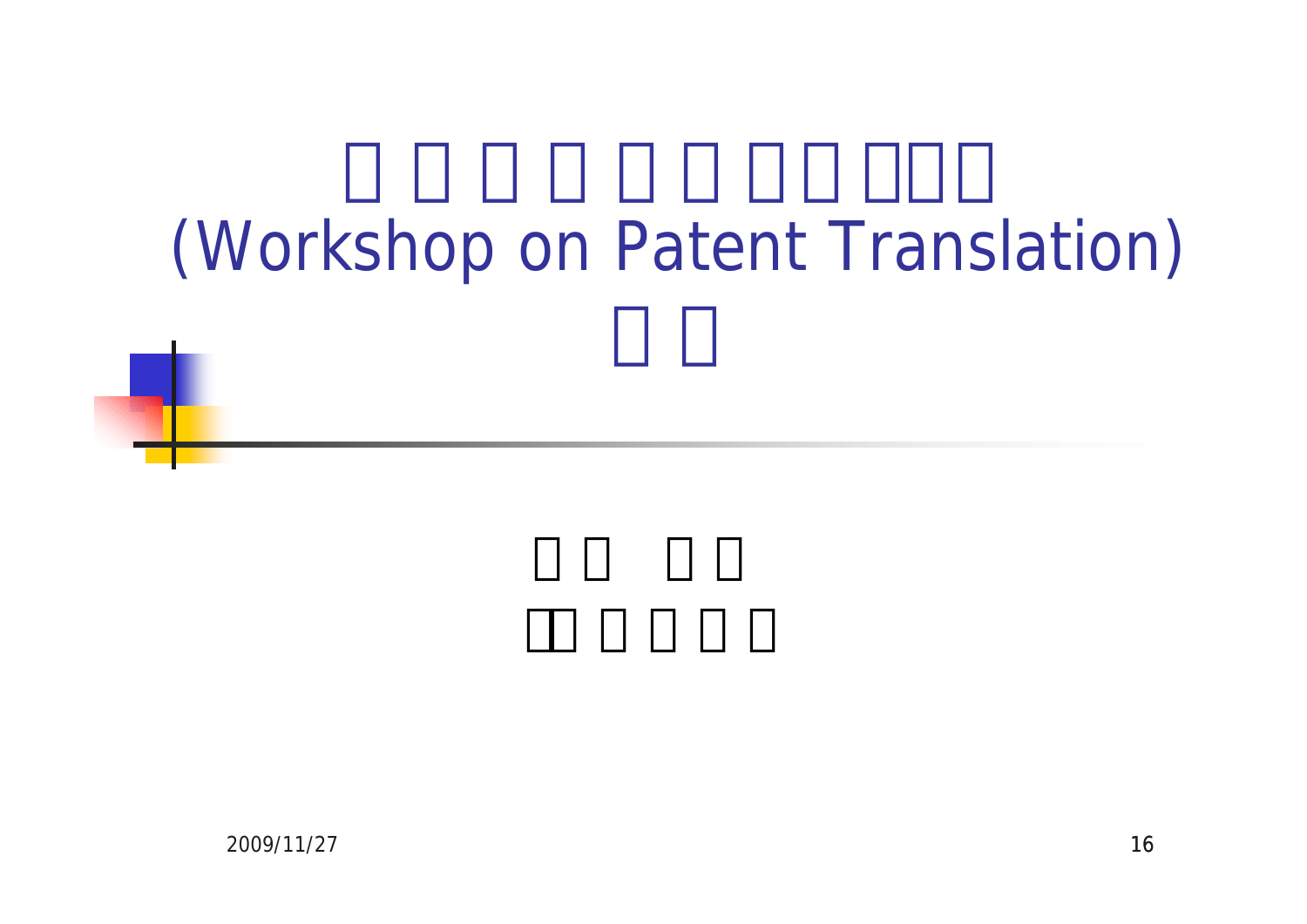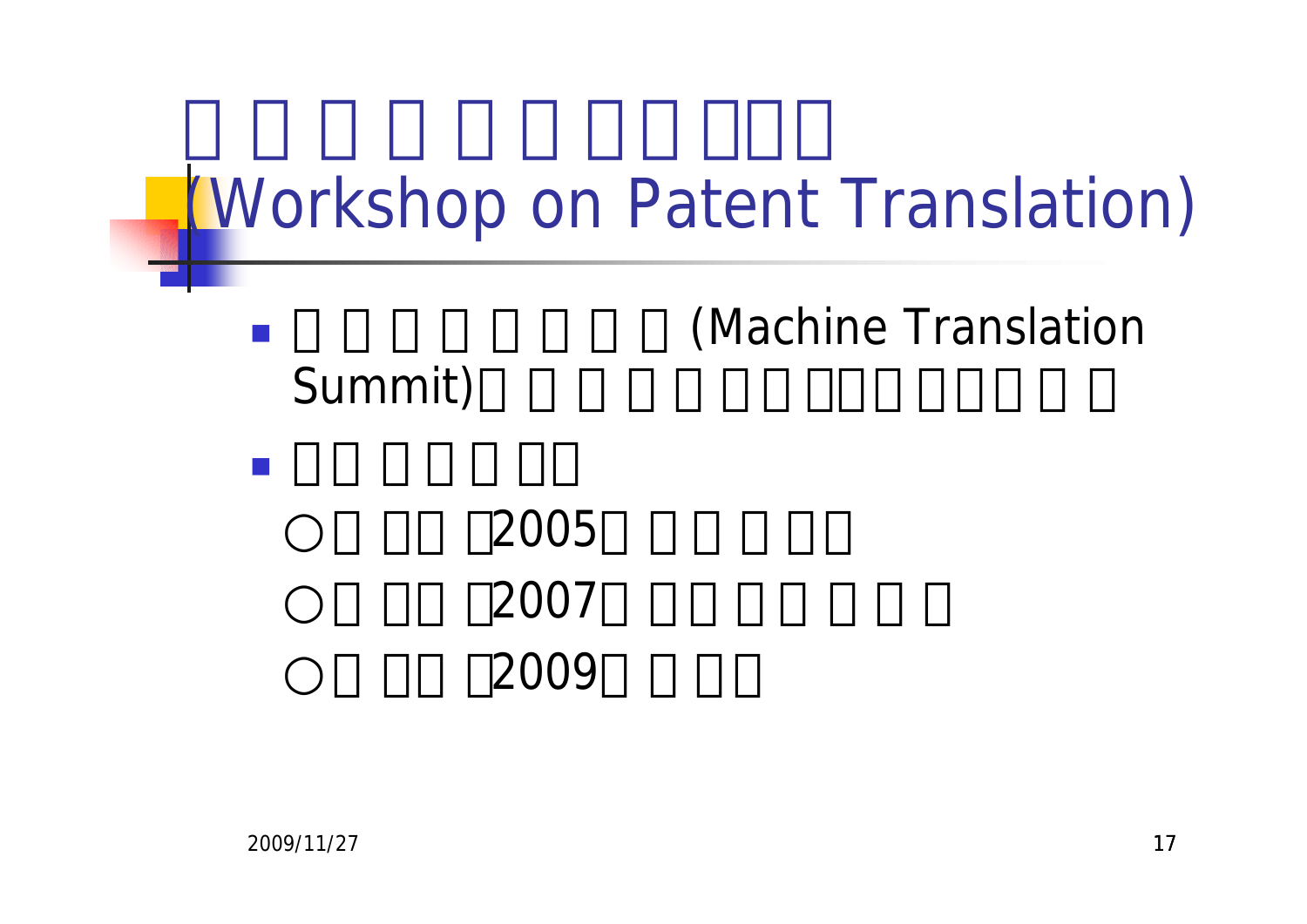## (Machine Translation Summit)

#### $\left\vert \cdot\right\vert$

 $\mathbb{R}^2$ 

 $\left\vert \cdot\right\vert$ 

**IAMT** (International Association of Machine Translation)

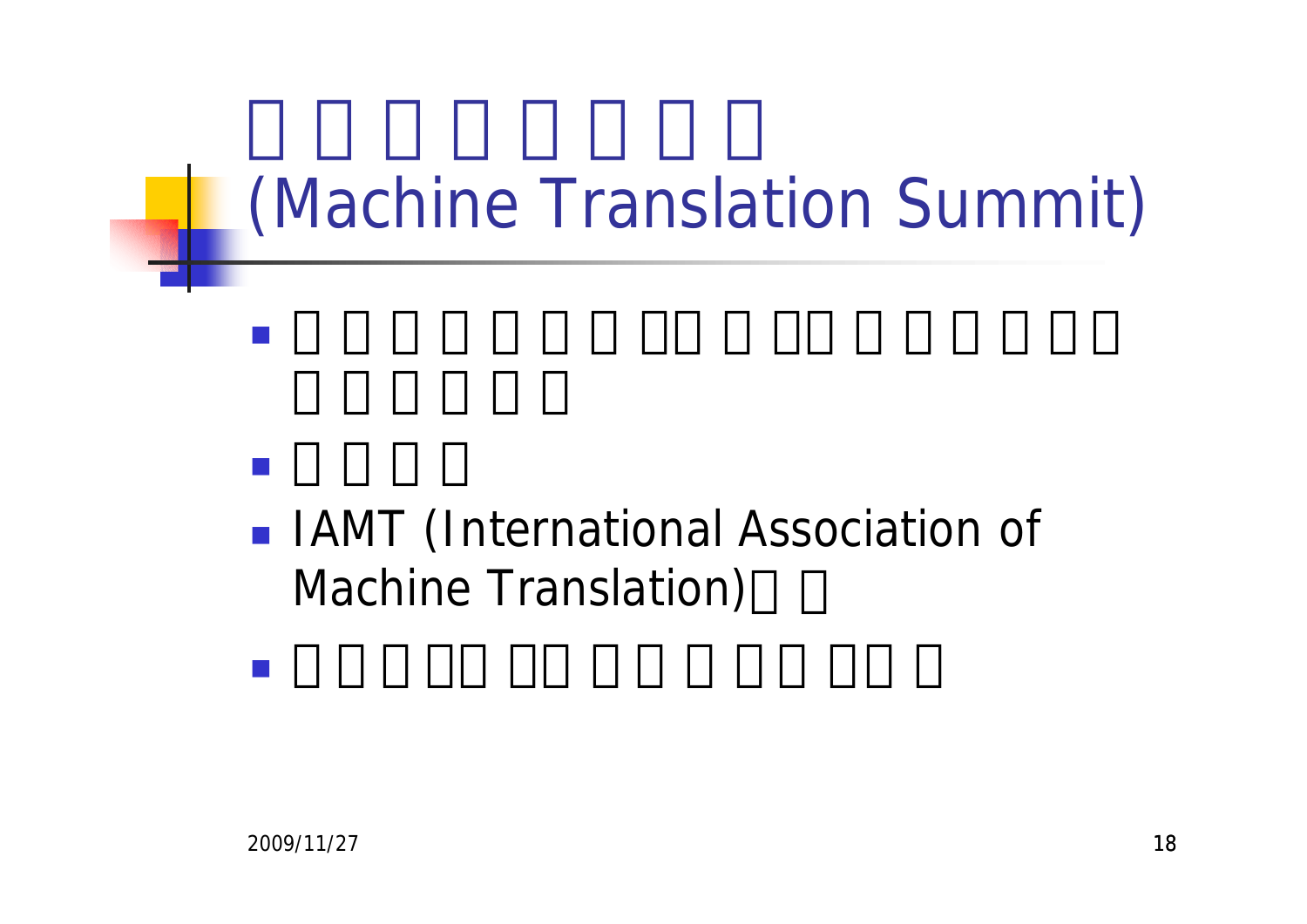

 $\left\vert \cdot\right\vert$ 

### AAMT (Asia-Pacific Association for Machine Translation)

### EAMT (European Association for Machine Translation)

AMTA (Association for Machine Translation in Americas)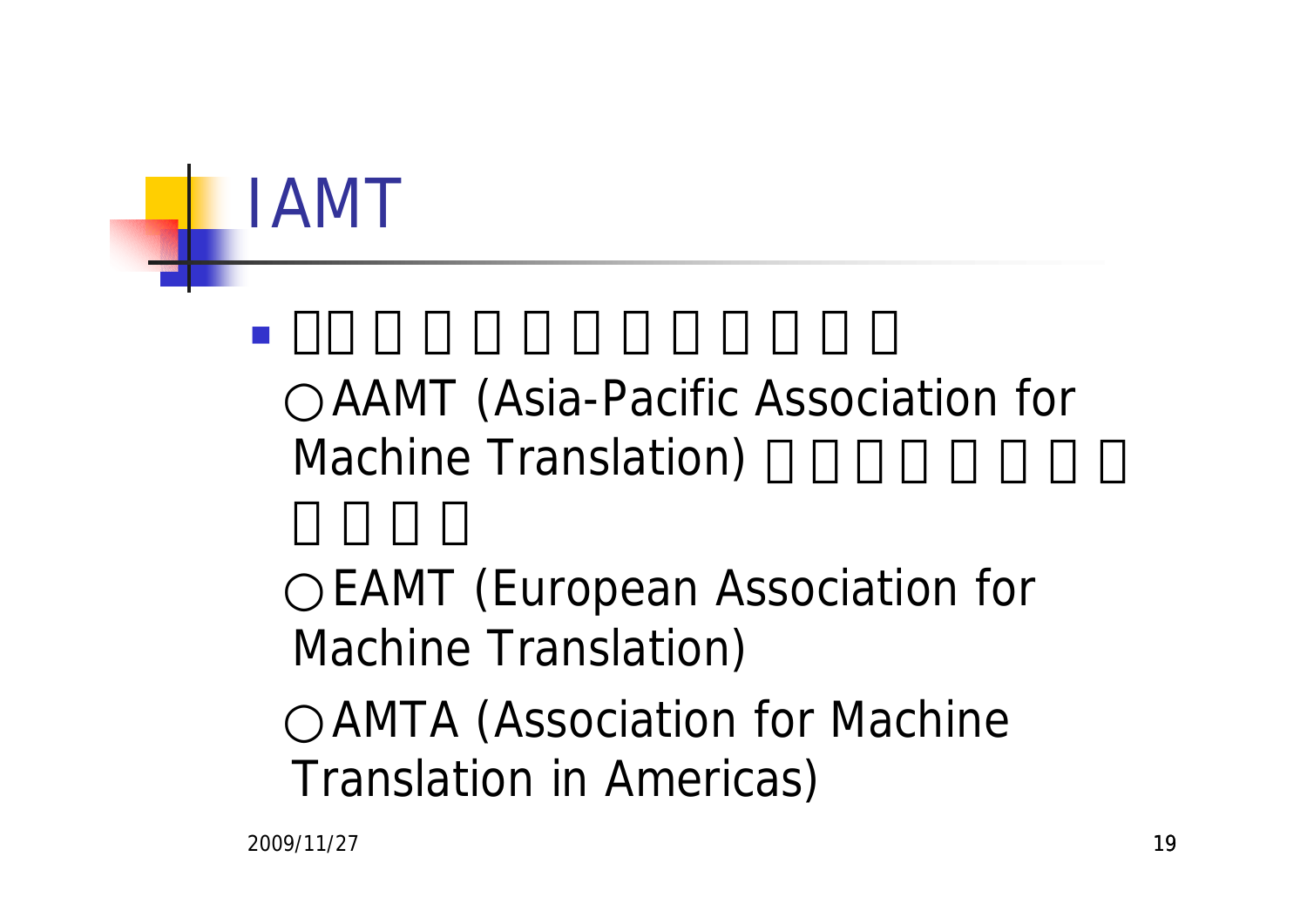# MT Summit



 $\left\vert \cdot\right\vert$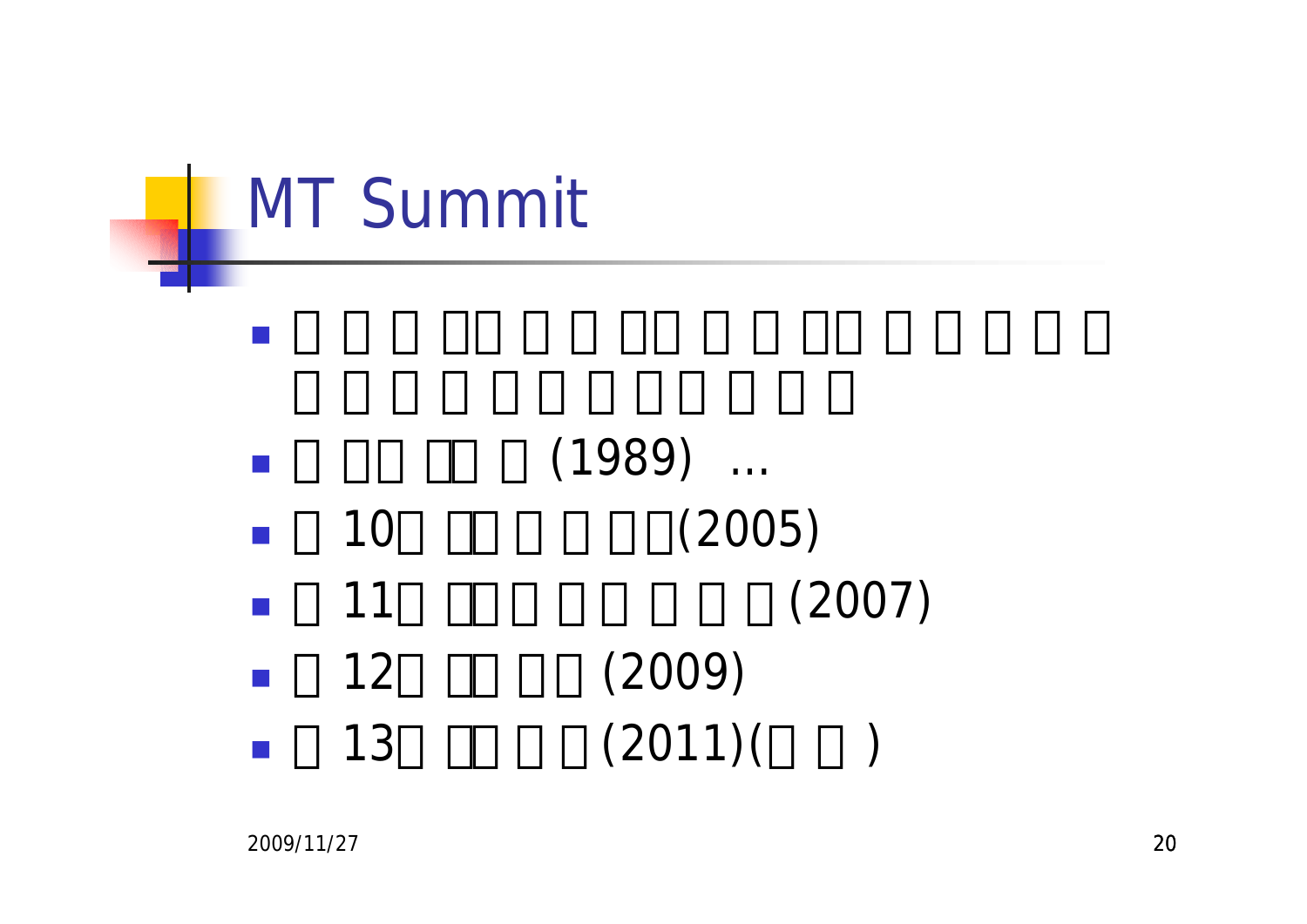

2009/11/27 21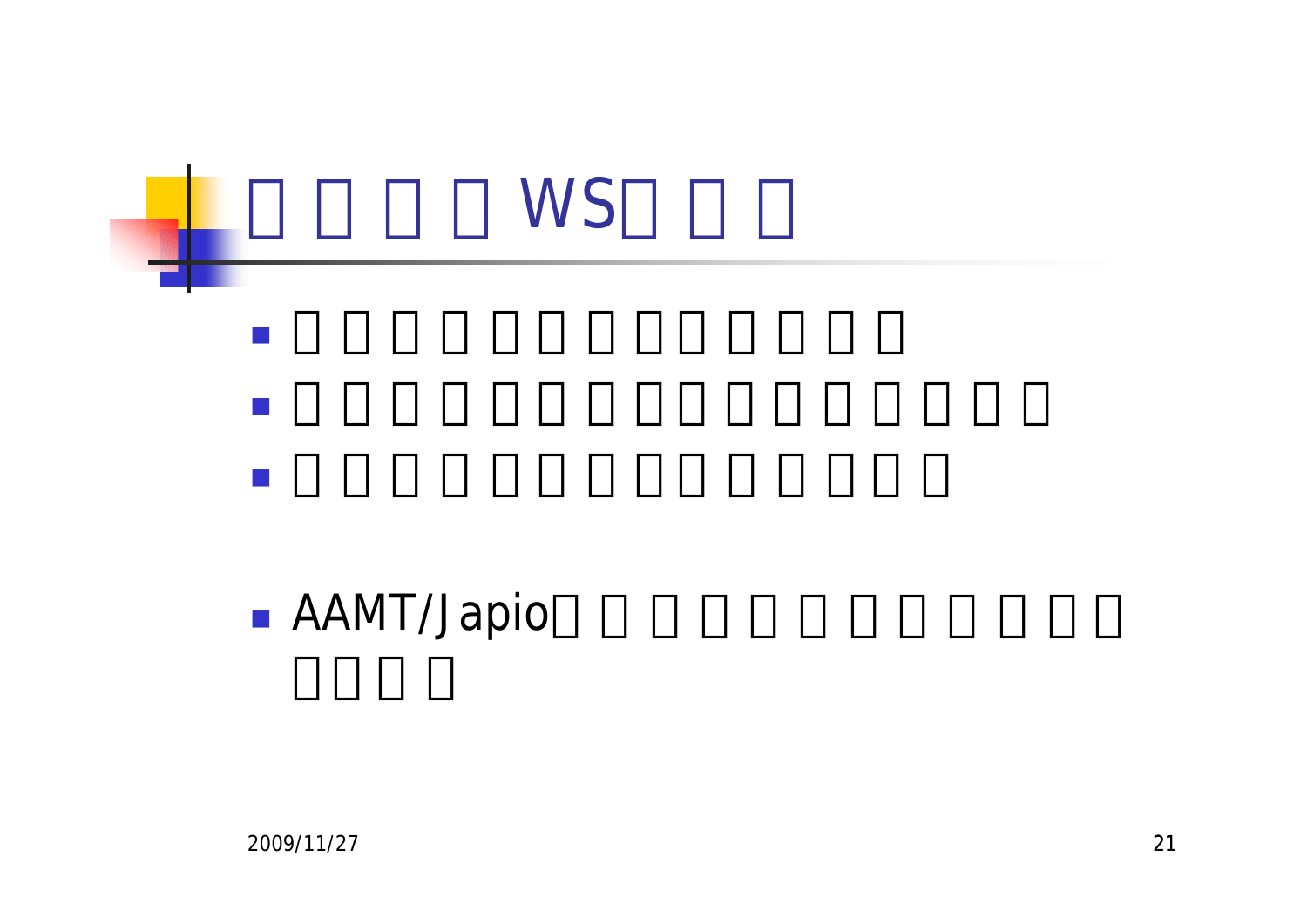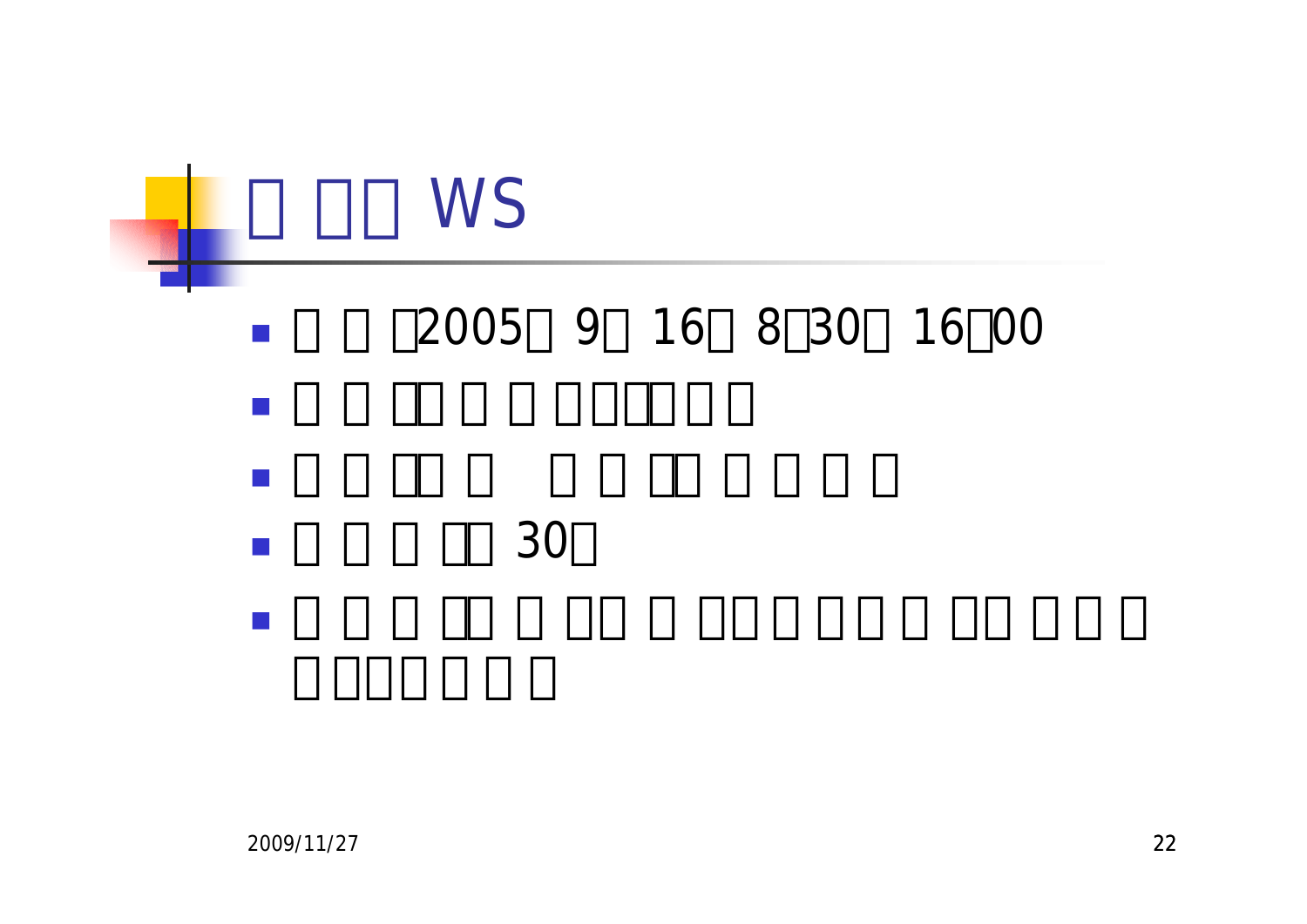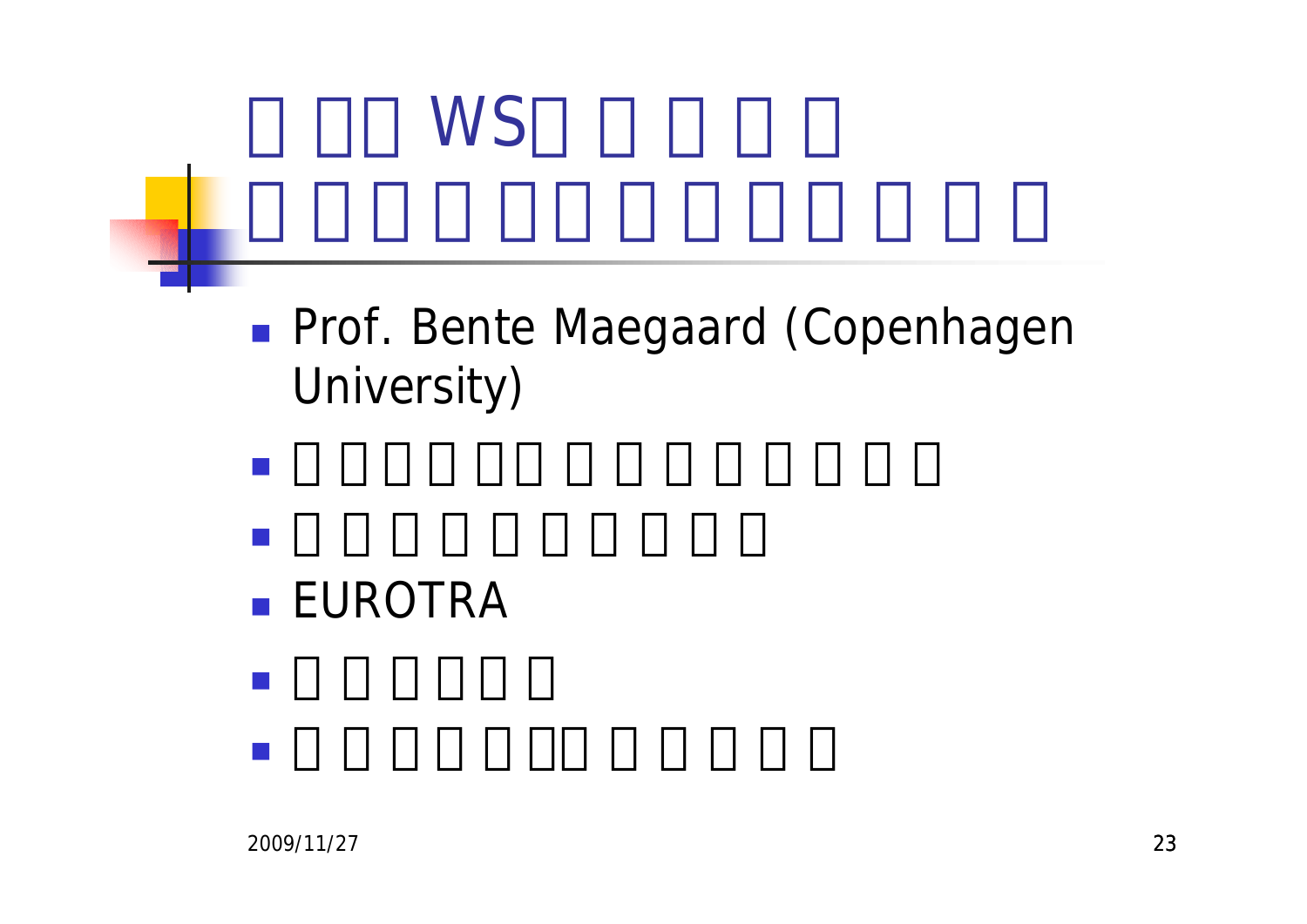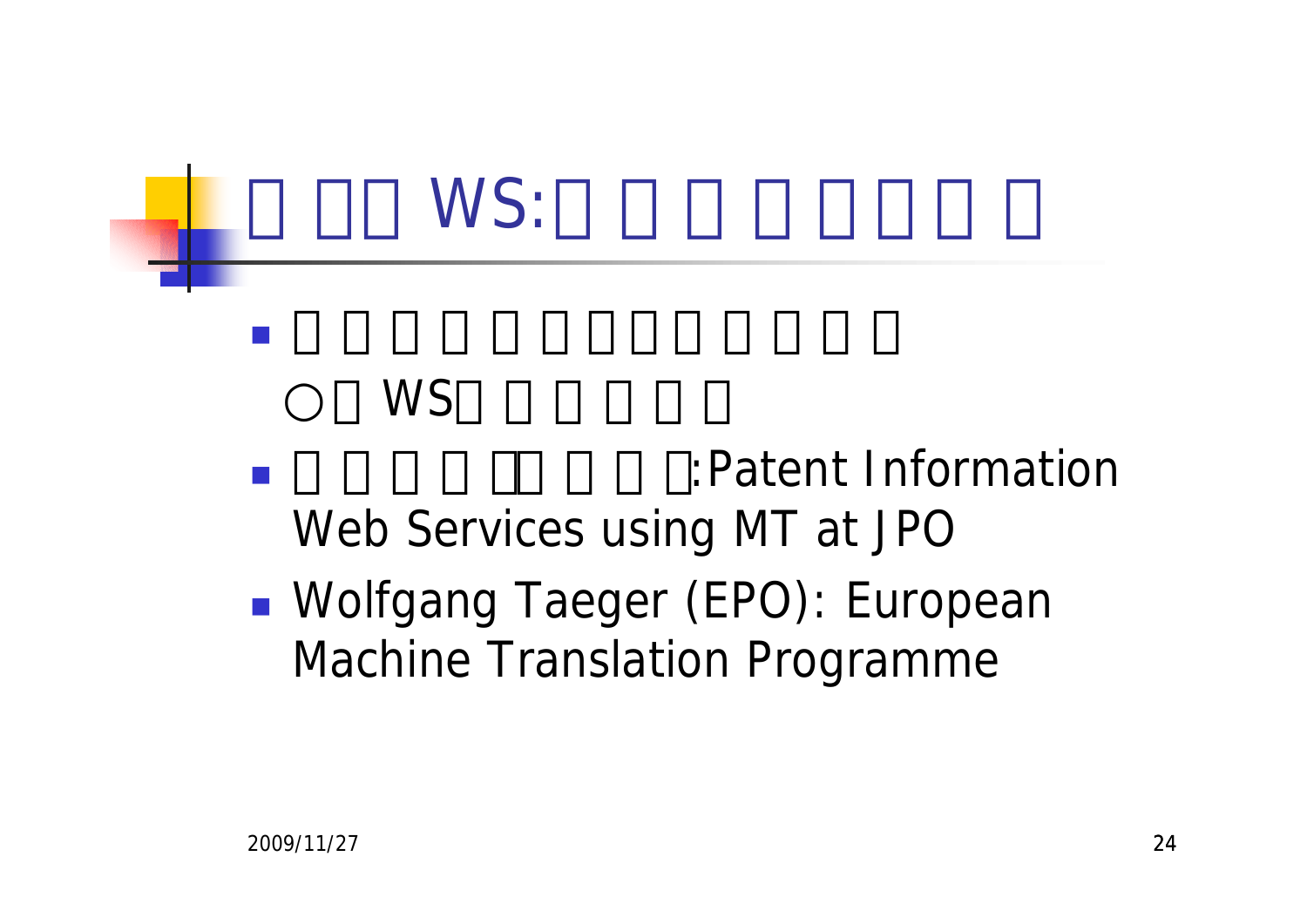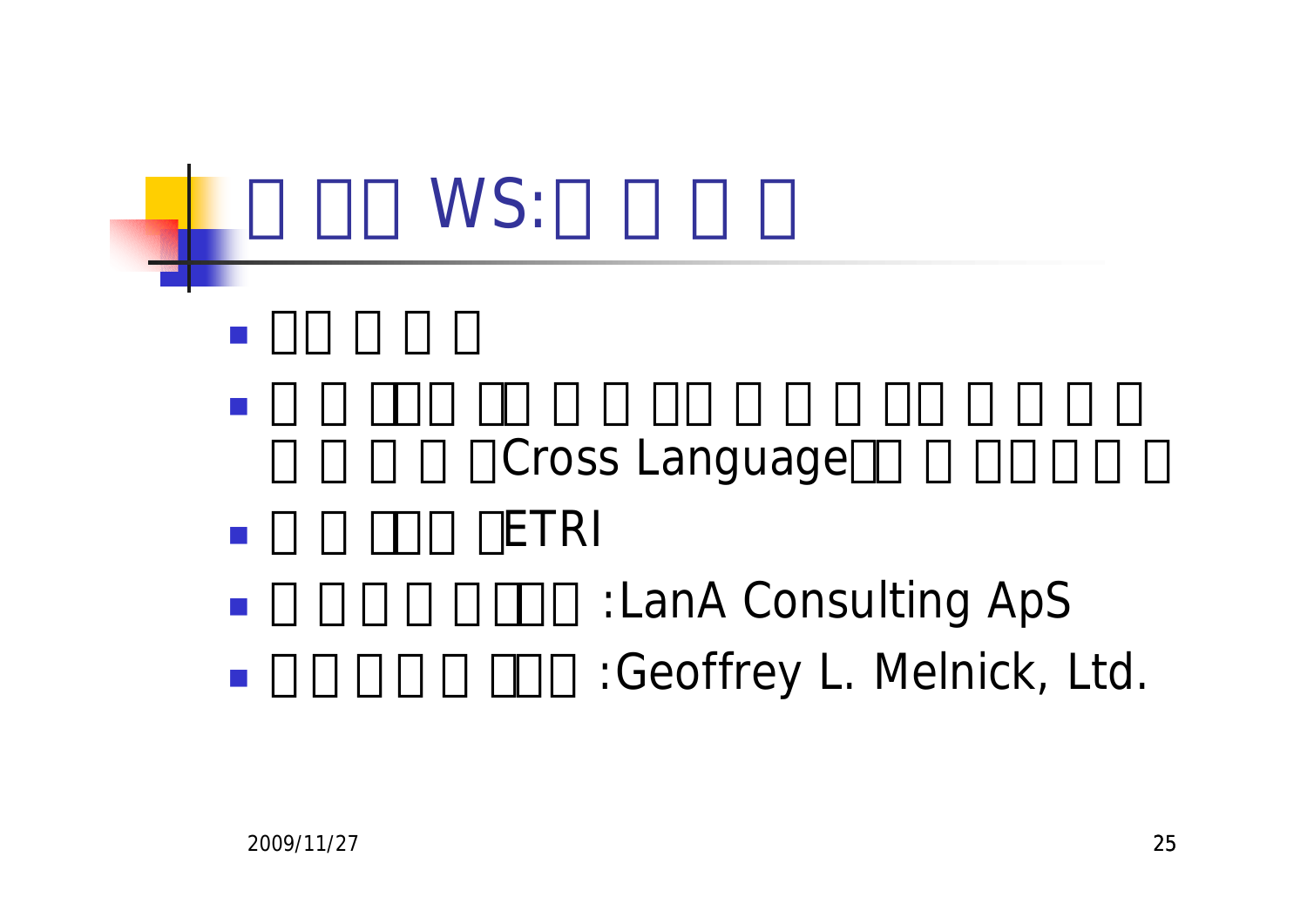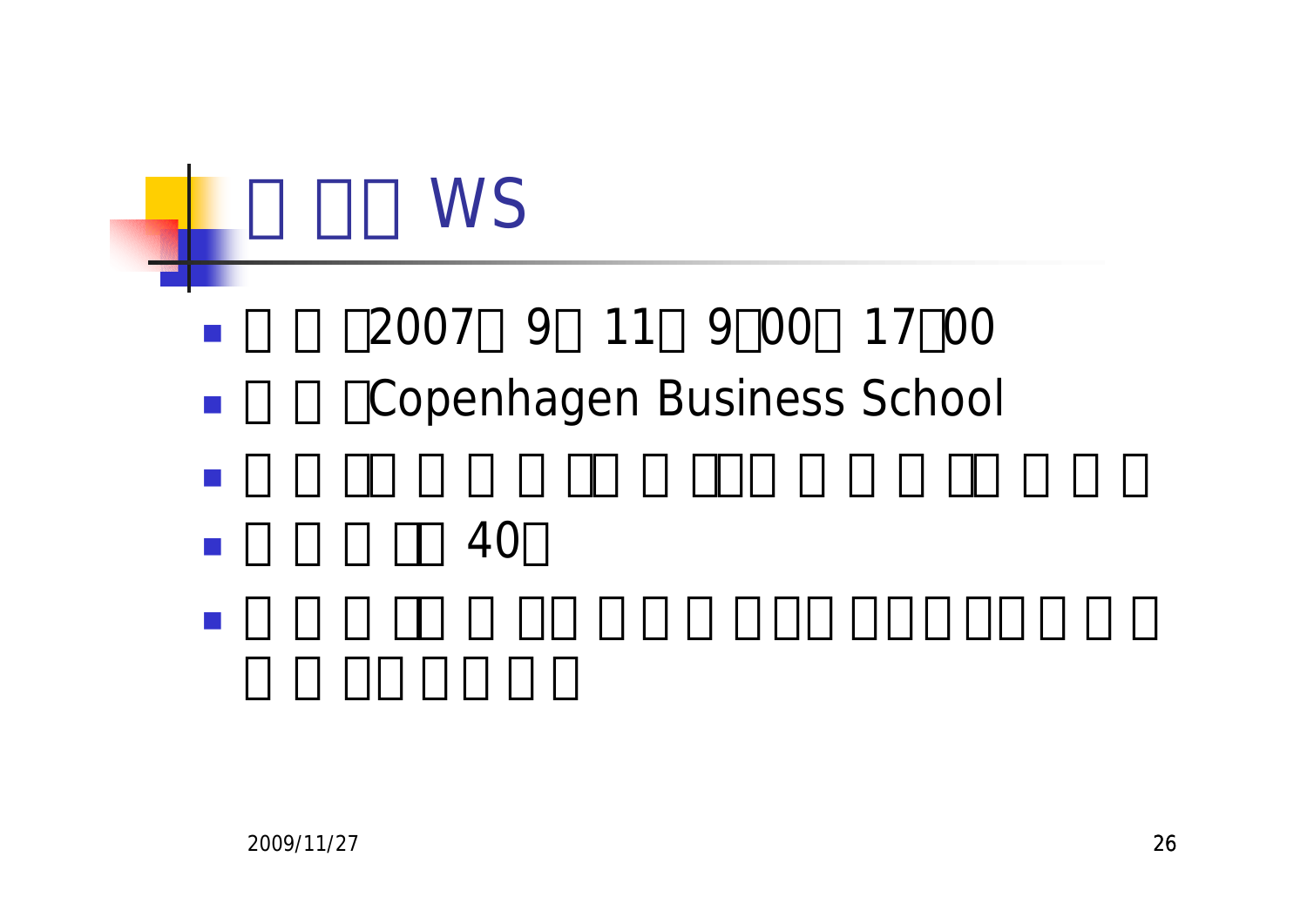- Rachel Crem (WIPO (World Intellectual Property Organization)): WIPO's Activi-ties in Patent Translation and Terminology
- **WIPO (1967**
- **PCT (Patent Cooperation Treaty)**

 $\mathbb{R}^2$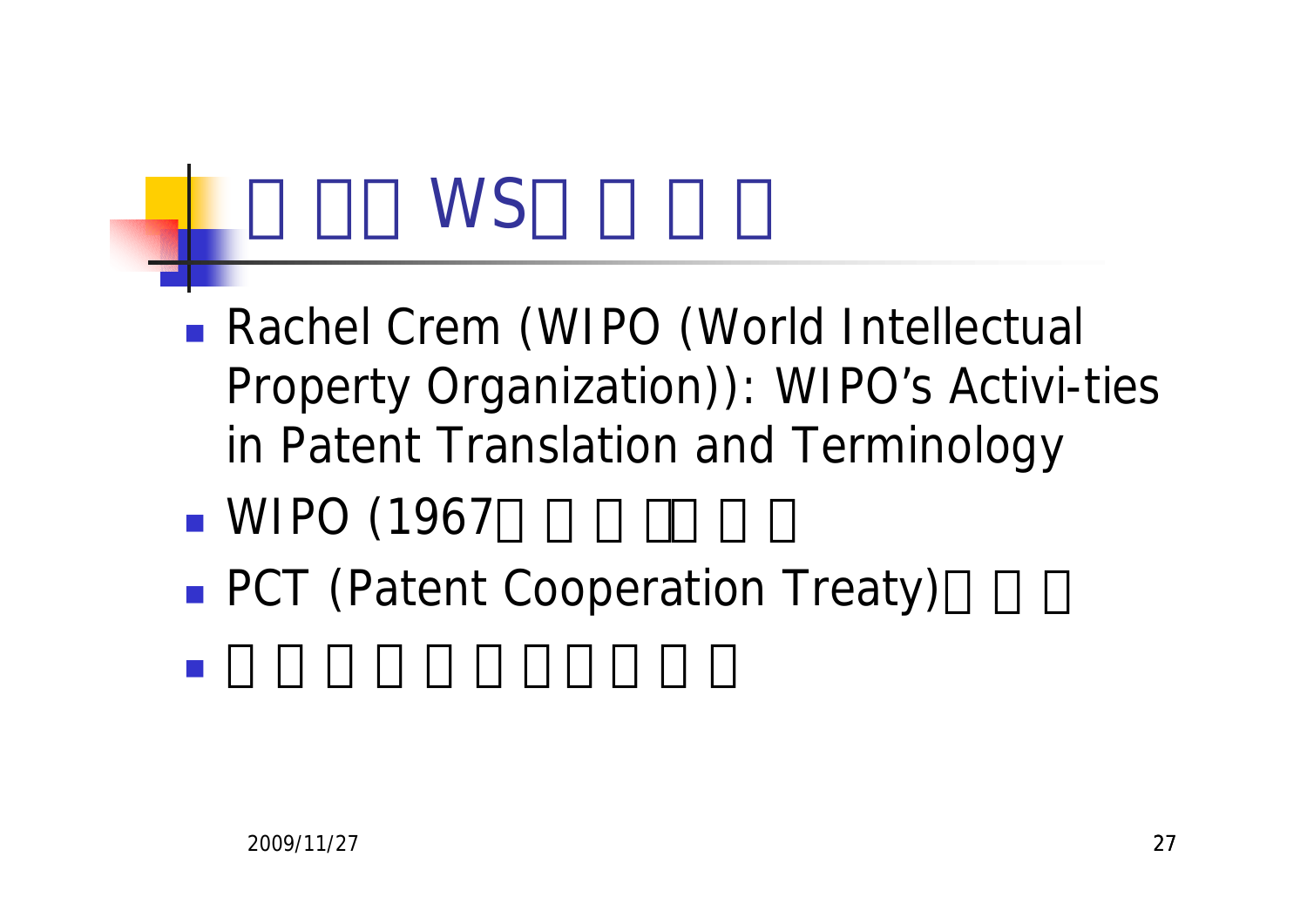- Wolfgang Taeger (EPO): European Patent Translation Programme
	- 2005 EMTP project
- Patent Information Web Services using MT at JPO IPDL (Industrial Property Digital Library), AIPN (Advanced Industrial Property Network)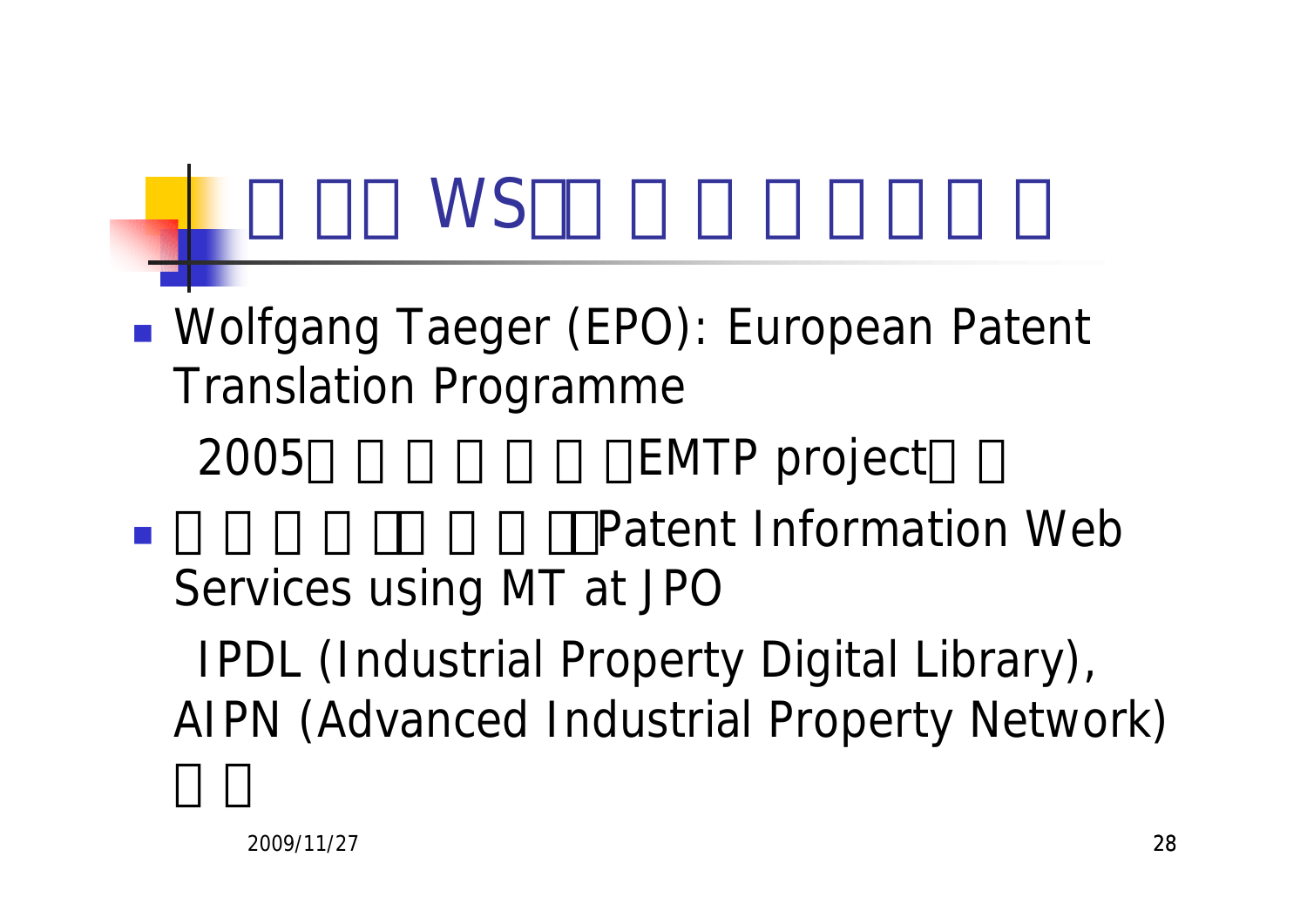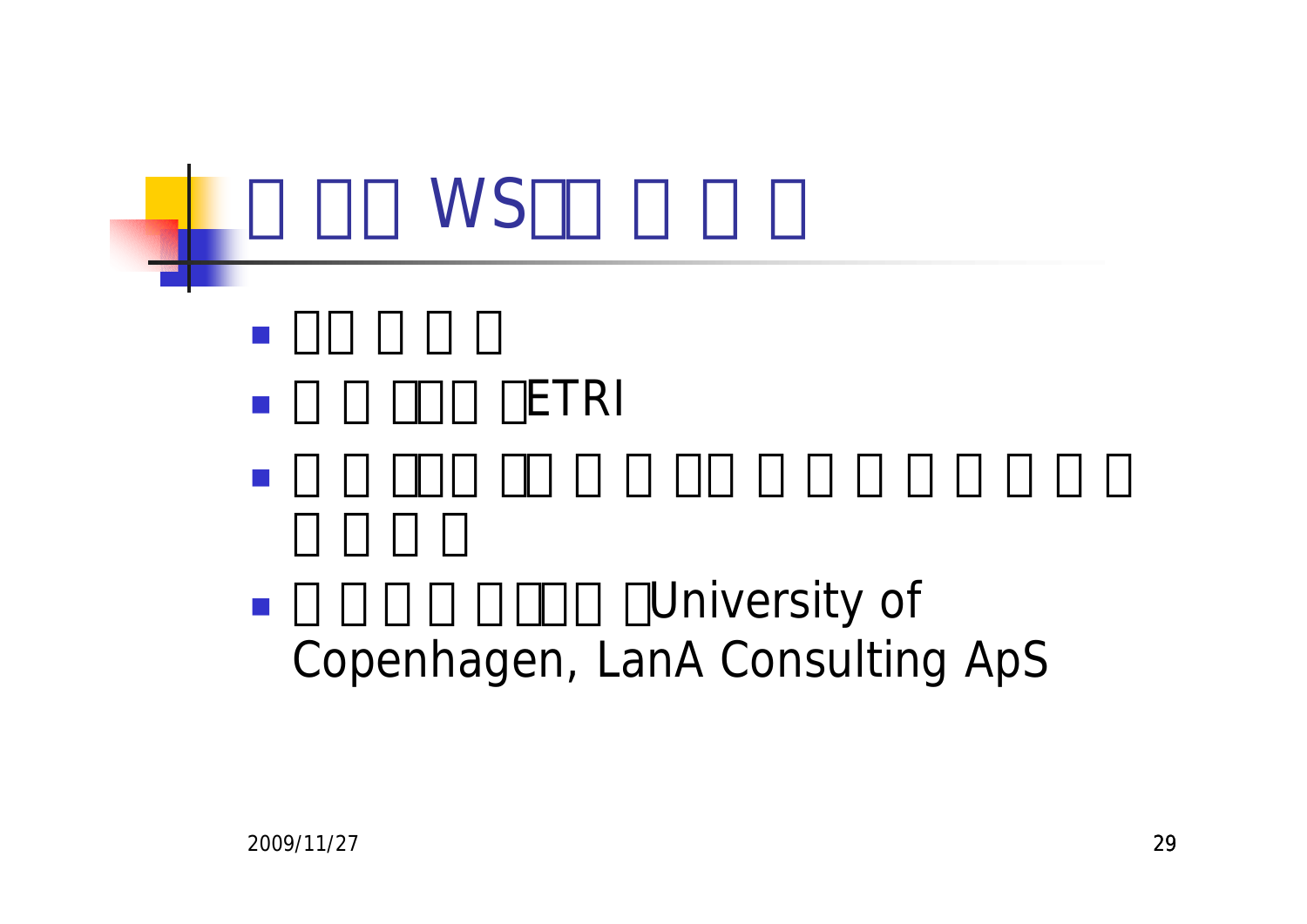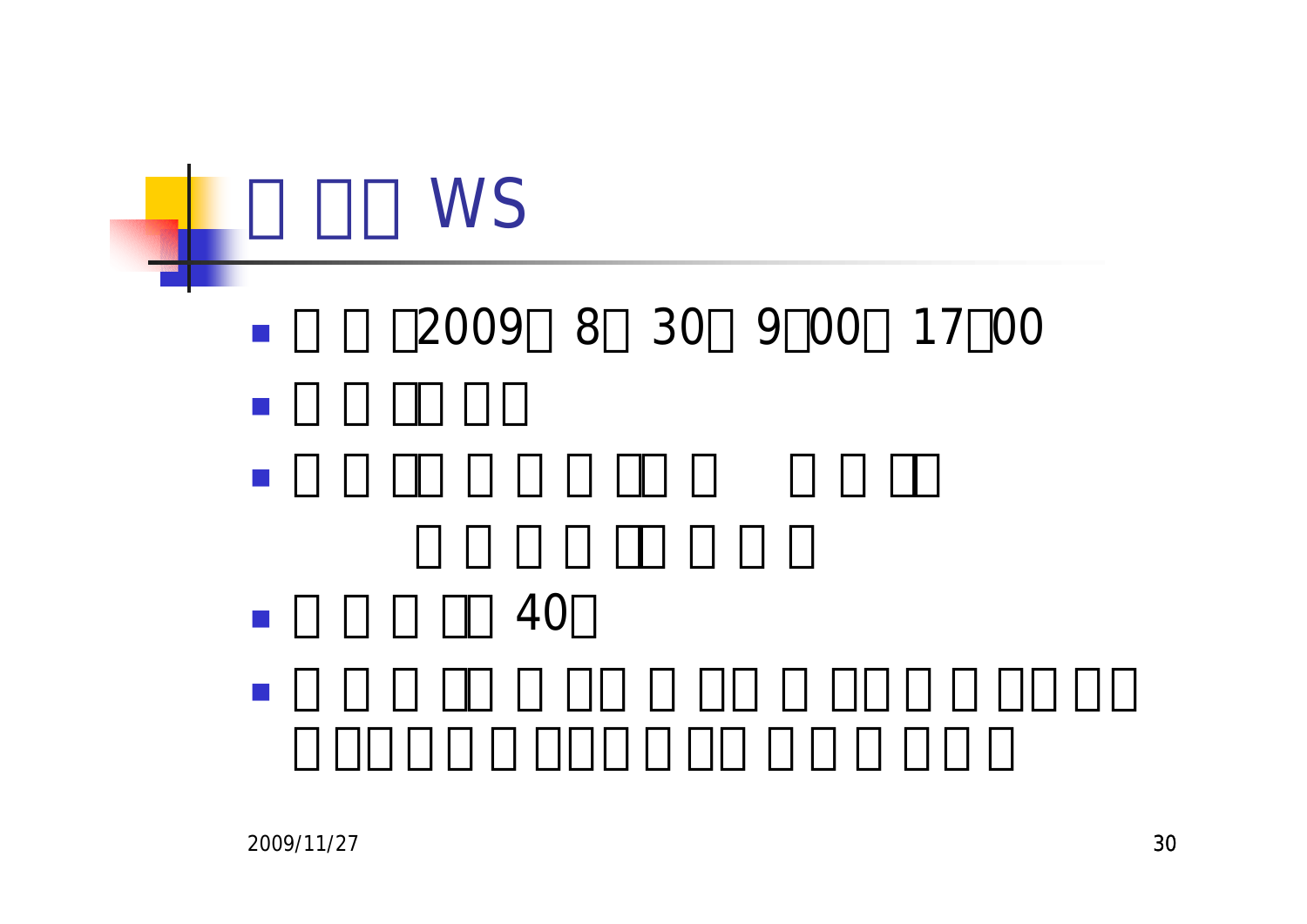- Sophie Mangin (EPO): European Machine Translation Programme – Concept, Status and Future Plans
- (SIPO): SIPO's Efforts on Improving Quality of Chinese-English Patent Machine Translation Service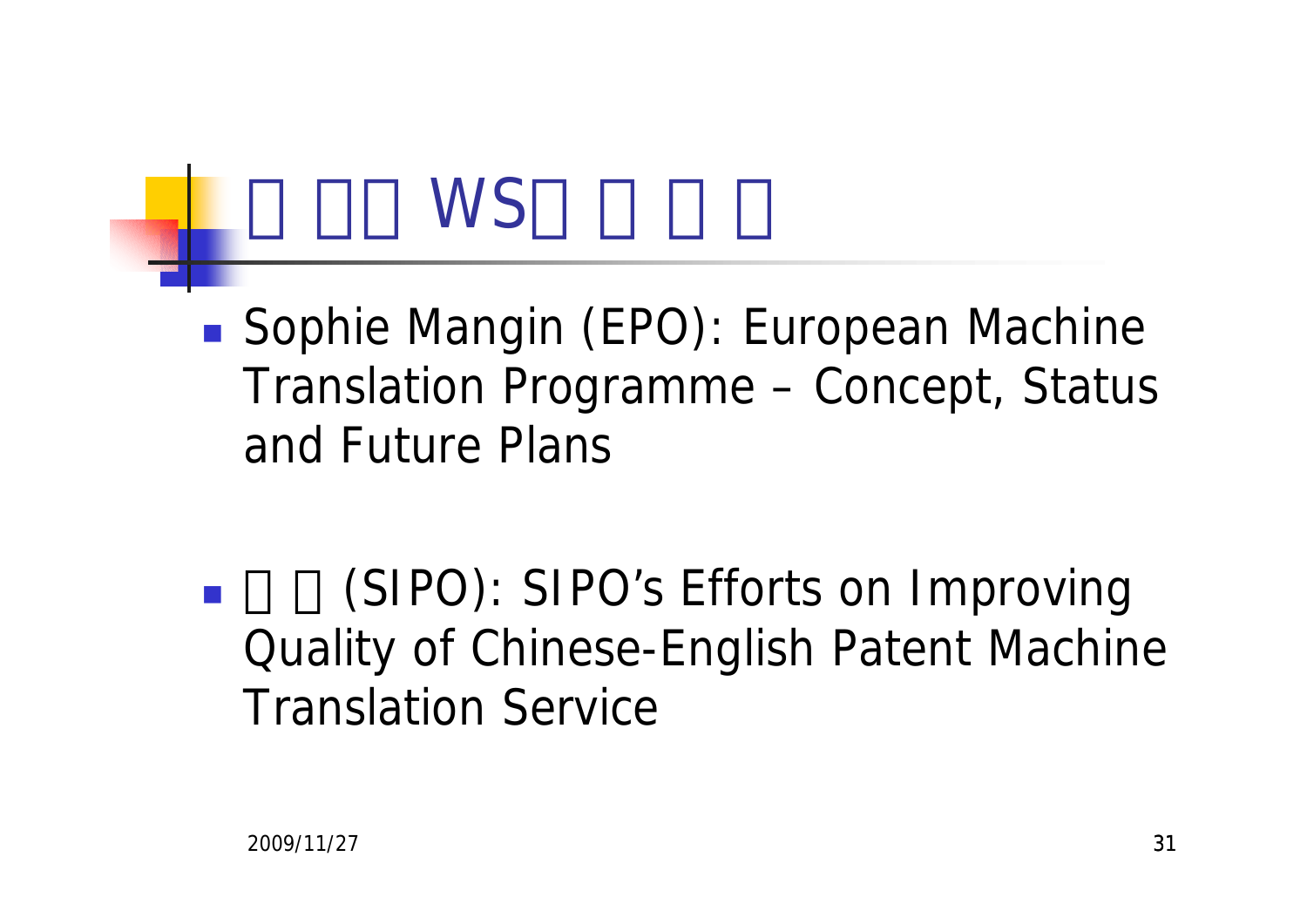- Arti Shah (USPTO) : Translation of Patent Documents at the United States Patent and Trademark Office
- Young Pyo Kim: KIPO's MT Activities and IP5 Mutual MT Project
- Current Status of MT Application in JPO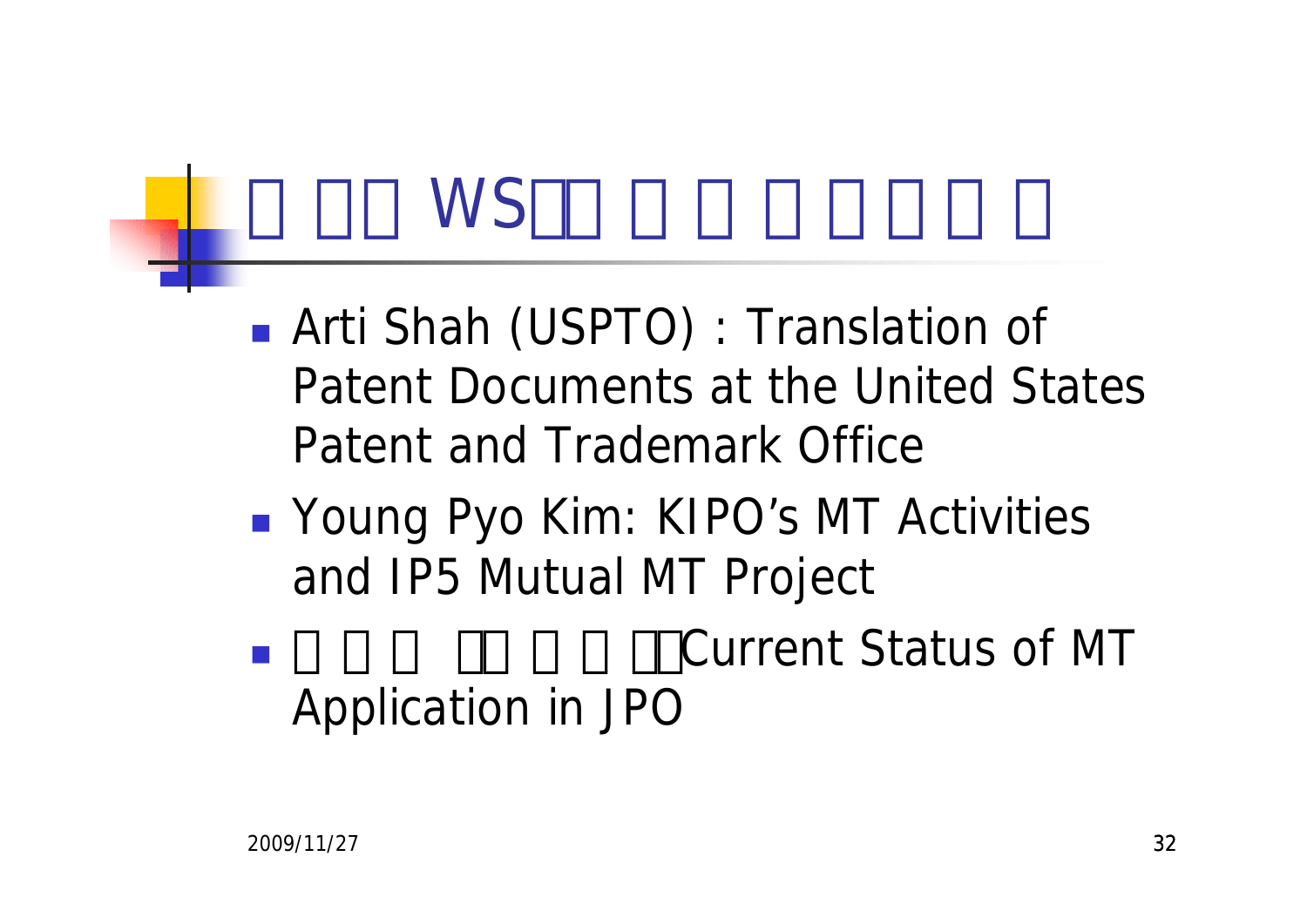# **Moderator:**

 $\label{eq:2} \begin{array}{c} \mathcal{L}_{\text{eff}} \\ \mathcal{L}_{\text{eff}} \end{array}$ 

 $\label{eq:2} \begin{array}{c} \mathcal{L}_{\text{eff}} \\ \mathcal{L}_{\text{eff}} \end{array}$ 

WS

### Georg Artelsmair (EPO), Tao Wang (SIPO), Arti Shah (USPTO), Philipp Koehn (Univ. Edinburgh)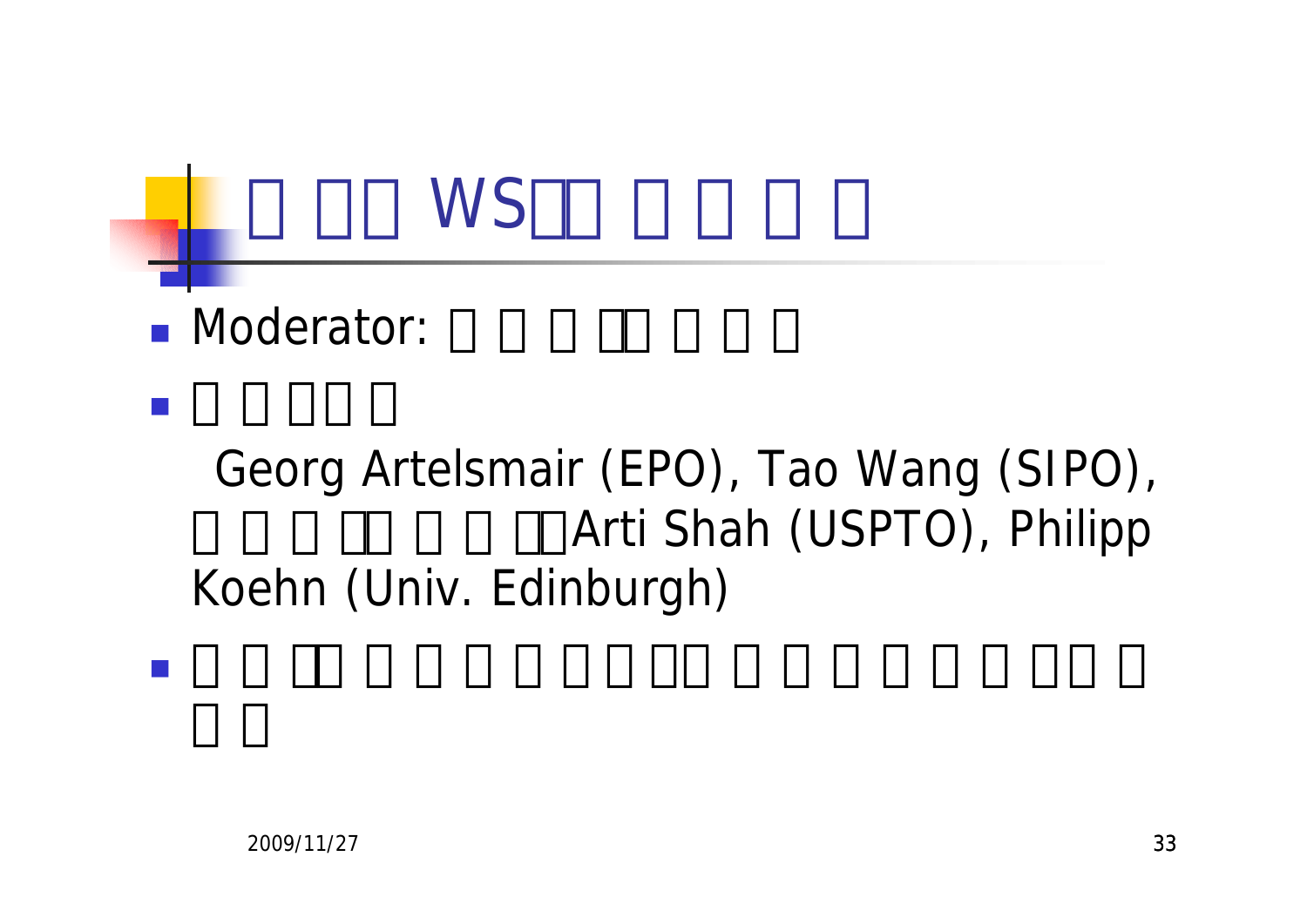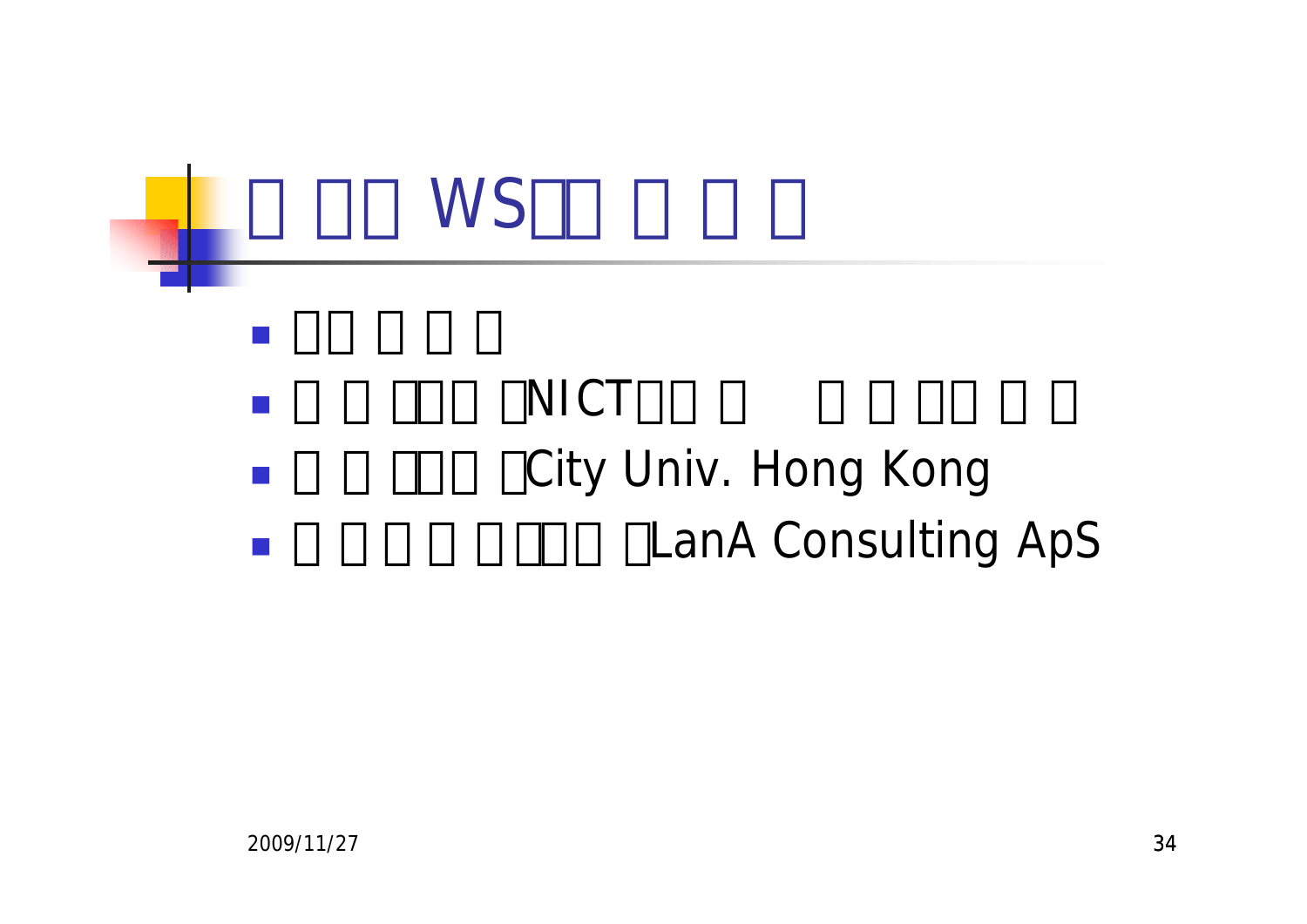#### Workshop

 $\left\vert \cdot\right\vert$ 

 $\mathbb{R}^2$ 

 $\sim$  1

 $\mathbb{R}^2$ 

2009/11/27 35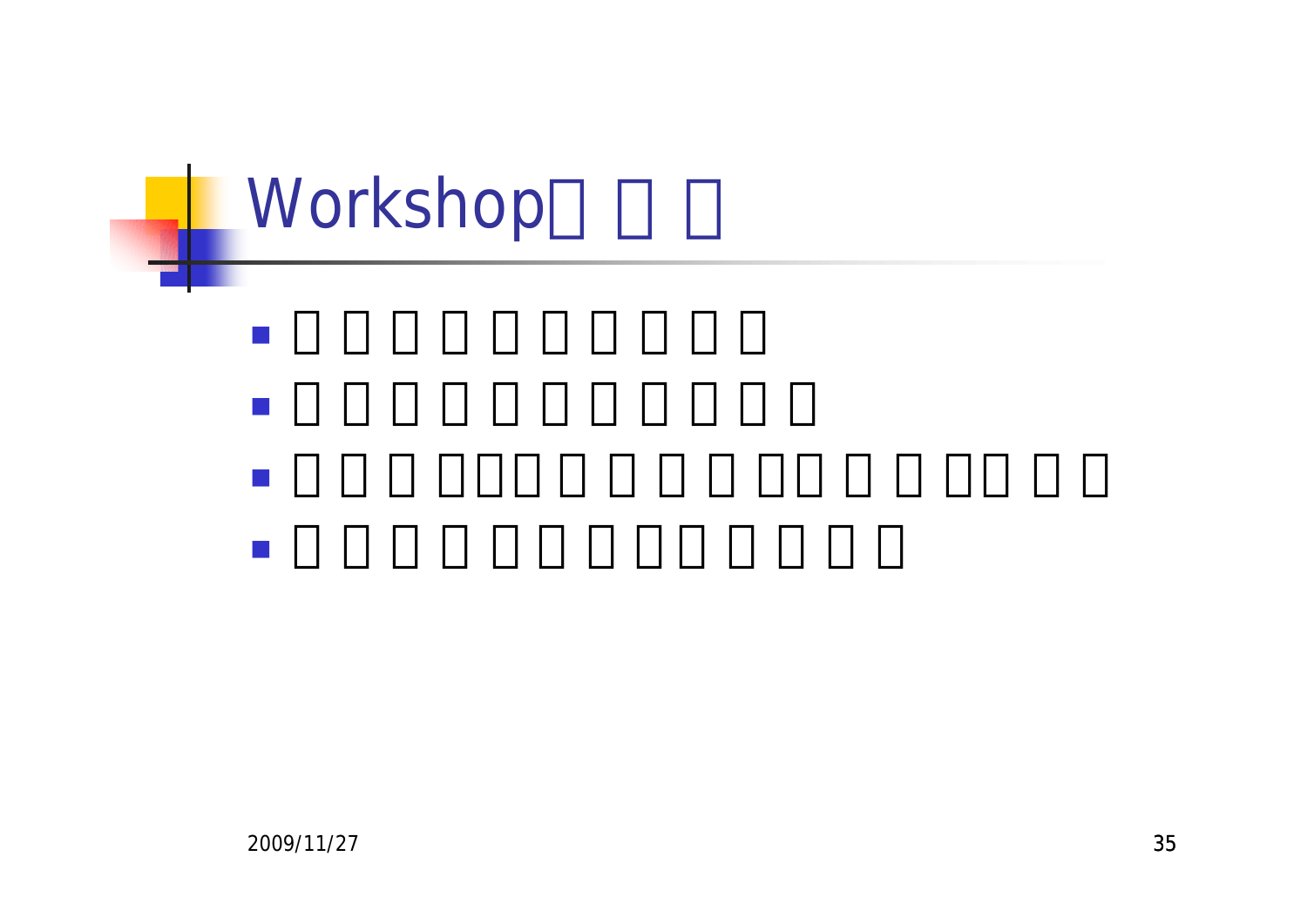

2009/11/27